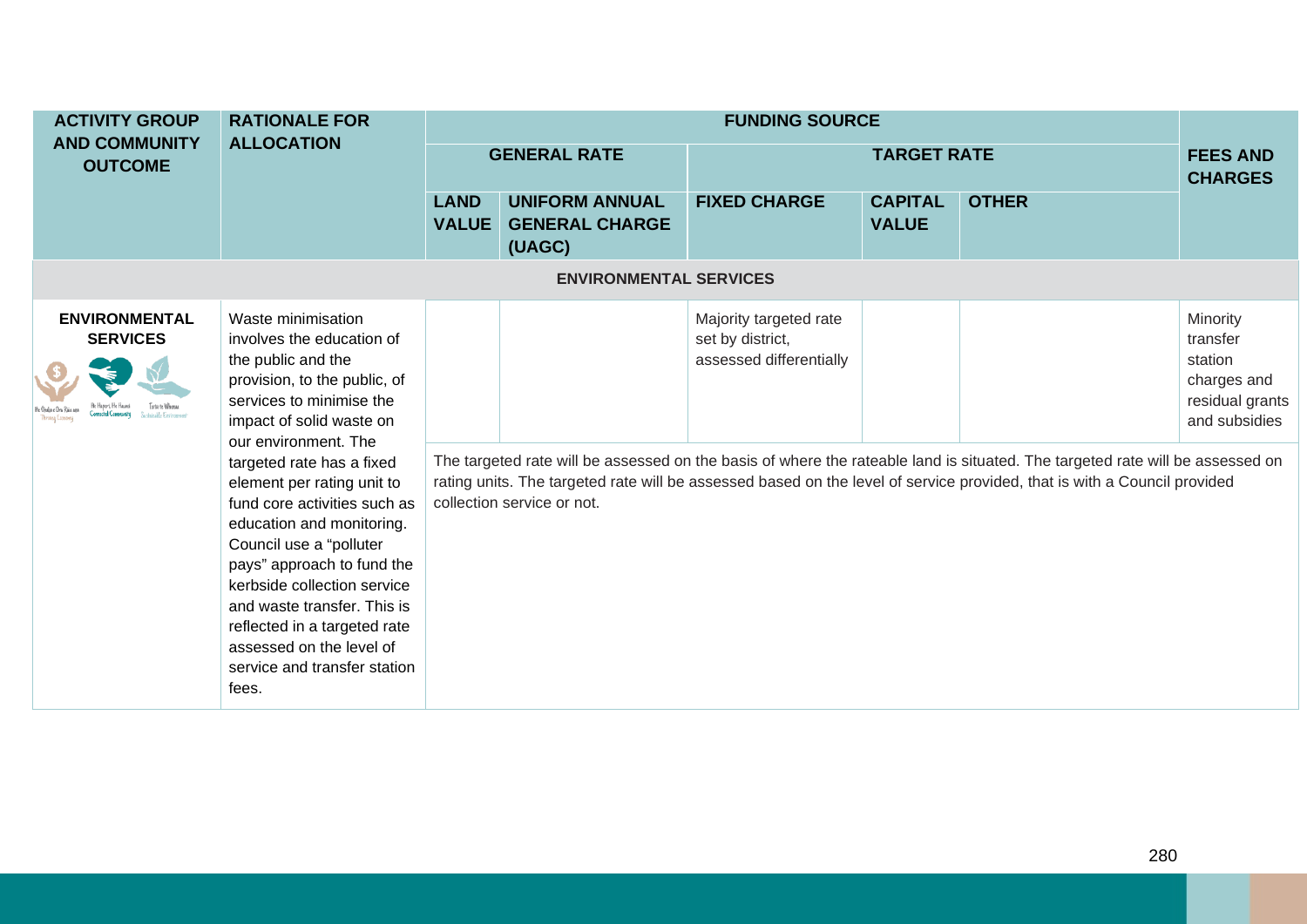| <b>ACTIVITY</b>                                                                   | <b>RATIONALE FOR</b><br><b>ALLOCATION</b>                                                                                                                                                                                                                                                                                                                                                               |                             |                                                                           | <b>FUNDING SOURCE</b>          |                                                               |              |                                                                                                                                                                                |
|-----------------------------------------------------------------------------------|---------------------------------------------------------------------------------------------------------------------------------------------------------------------------------------------------------------------------------------------------------------------------------------------------------------------------------------------------------------------------------------------------------|-----------------------------|---------------------------------------------------------------------------|--------------------------------|---------------------------------------------------------------|--------------|--------------------------------------------------------------------------------------------------------------------------------------------------------------------------------|
| <b>GROUP AND</b><br><b>COMMUNITY</b><br><b>OUTCOME</b>                            |                                                                                                                                                                                                                                                                                                                                                                                                         |                             | <b>GENERAL RATE</b>                                                       |                                | <b>TARGET RATE</b>                                            |              | <b>FEES AND CHARGES</b>                                                                                                                                                        |
|                                                                                   |                                                                                                                                                                                                                                                                                                                                                                                                         | <b>LAND</b><br><b>VALUE</b> | <b>UNIFORM</b><br><b>ANNUAL</b><br><b>GENERAL</b><br><b>CHARGE (UAGC)</b> | <b>FIXED</b><br><b>CHARGE</b>  | <b>CAPITAL</b><br><b>VALUE</b>                                | <b>OTHER</b> |                                                                                                                                                                                |
|                                                                                   |                                                                                                                                                                                                                                                                                                                                                                                                         |                             |                                                                           | <b>PLANNING AND REGULATORY</b> |                                                               |              |                                                                                                                                                                                |
| <b>PLANNING AND</b><br><b>REGULATORY</b><br>Toita te Whema<br>Sustainable Emironi | Council prepare and<br>manage the District Plan<br>under the Resource<br>Management Act (RMA).<br>The District Plan controls<br>the way Council use,<br>develop and subdivide<br>land by identifying what<br>activities can take place,<br>and what landscapes<br>and features should be<br>protected. The activity<br>controls the development<br>of the district and the<br>protection of the natural |                             | of the rules relating to heritage values.                                 |                                | Majority funded<br>from a targeted<br>rate set by<br>district |              | Resource consent and<br>enforcement fees<br>Council waives resource consent fees for heritage items, or activities in a heritage precinct which require consent solely because |
|                                                                                   | environment for all.<br>Council implements the<br>District Plan by<br>processing resource<br>consent and LIM<br>applications for<br>individuals, companies<br>and groups                                                                                                                                                                                                                                |                             |                                                                           |                                |                                                               |              |                                                                                                                                                                                |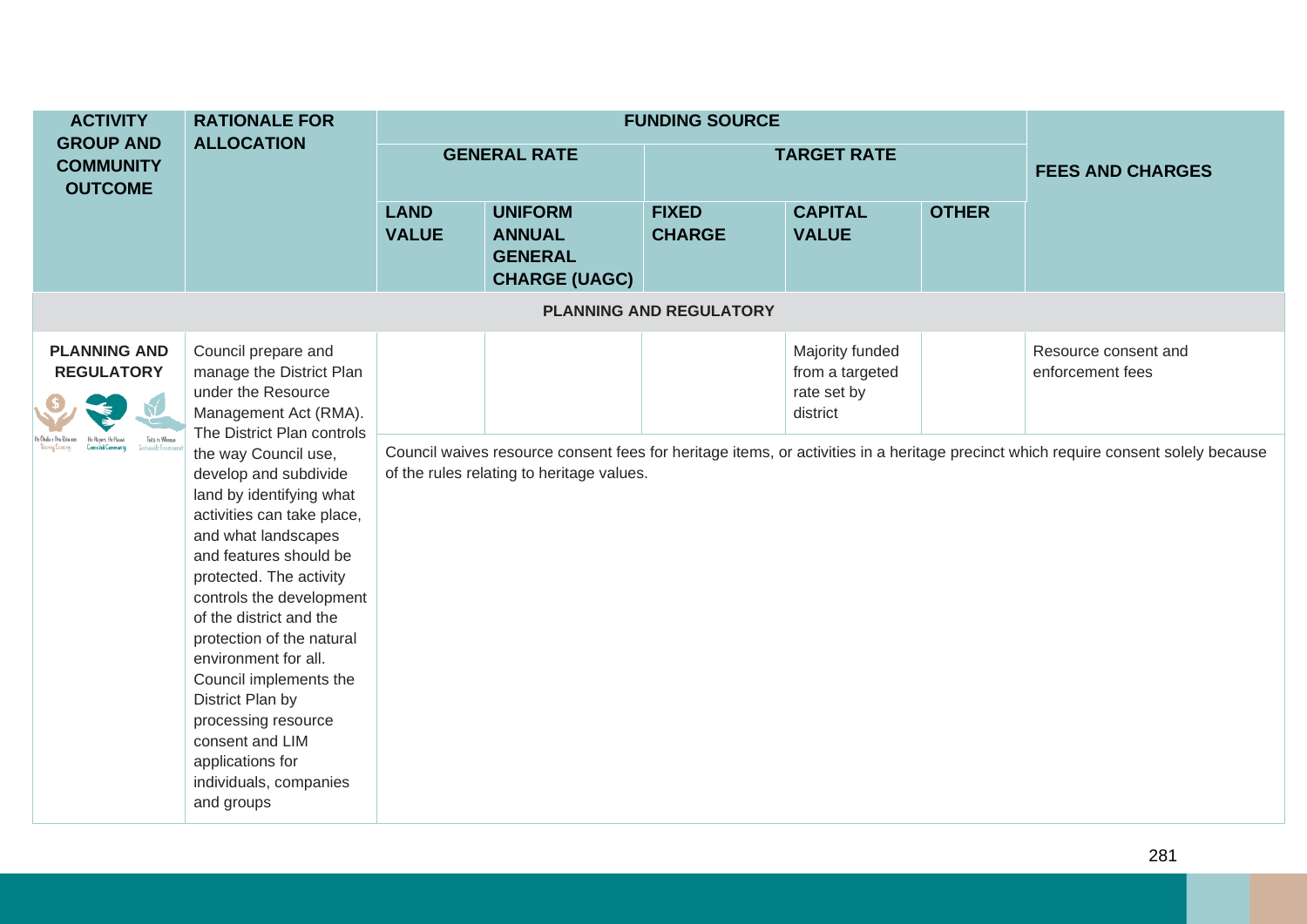| <b>ACTIVITY</b>                                           | <b>RATIONALE FOR</b>                                                                                                                                                                                                                                                                                                                                                                                                |                             | <b>FUNDING SOURCE</b>                                                     |                               |                                              |              |                                |
|-----------------------------------------------------------|---------------------------------------------------------------------------------------------------------------------------------------------------------------------------------------------------------------------------------------------------------------------------------------------------------------------------------------------------------------------------------------------------------------------|-----------------------------|---------------------------------------------------------------------------|-------------------------------|----------------------------------------------|--------------|--------------------------------|
| <b>GROUP AND</b><br><b>COMMUNITY</b><br><b>OUTCOME</b>    | <b>ALLOCATION</b>                                                                                                                                                                                                                                                                                                                                                                                                   |                             | <b>GENERAL RATE</b>                                                       |                               | <b>TARGET RATE</b>                           |              | <b>FEES AND CHARGES</b>        |
|                                                           |                                                                                                                                                                                                                                                                                                                                                                                                                     | <b>LAND</b><br><b>VALUE</b> | <b>UNIFORM</b><br><b>ANNUAL</b><br><b>GENERAL</b><br><b>CHARGE (UAGC)</b> | <b>FIXED</b><br><b>CHARGE</b> | <b>CAPITAL</b><br><b>VALUE</b>               | <b>OTHER</b> |                                |
| <b>BUILDING</b><br><b>CONTROL</b><br>Toiti te Whoma       | The purpose of building<br>control is to uphold<br>public safety in generally<br>privately owned<br>buildings. Council do this<br>by issuing building<br>consents, carrying out<br>building inspections and<br>responding to building-<br>related enquiries and<br>complaints. Buildings<br>and their owners directly<br>benefit also through<br>consent that the building<br>is safe and complies with<br>the law. |                             |                                                                           |                               | Residual<br>targeted rate set<br>by district |              | Majority building consent fees |
| <b>ENVIRONMENTAL</b><br><b>HEALTH</b><br>Toitii te Whenua | This activity provides<br>confidence to the public<br>and visitors that our<br>water, food premises,<br>hairdressers, camping<br>grounds and funeral<br>directors are free from<br>harmful contaminants.                                                                                                                                                                                                            |                             |                                                                           |                               | Residual<br>targeted rate set<br>by district |              | Majority enforcement fees      |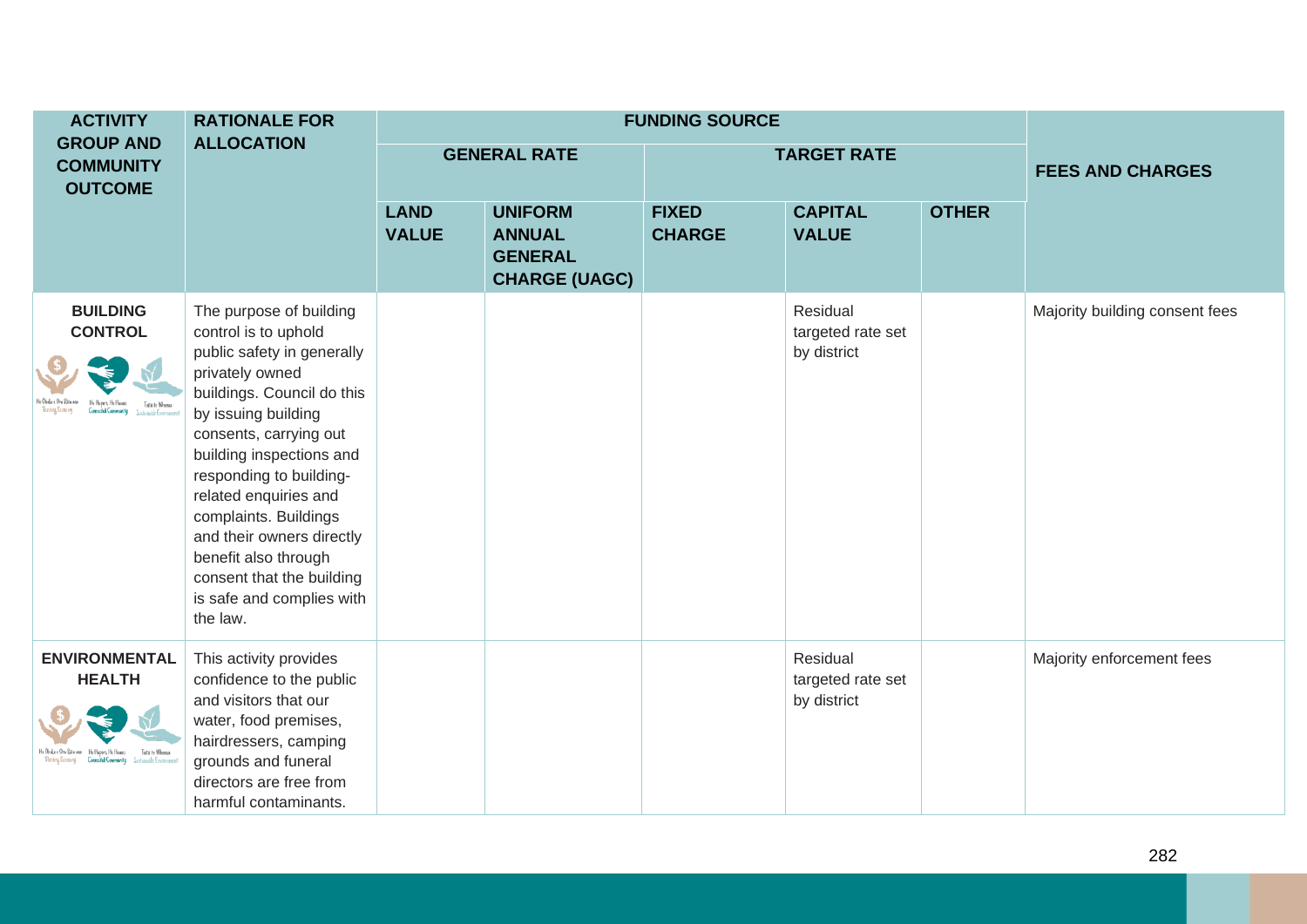| <b>ACTIVITY</b>                                                            | <b>RATIONALE FOR</b>                                                                                                                                                                                                                                                                                                                                                                                                |                             | <b>FUNDING SOURCE</b>                                                     |                               |                                |              |                                              |
|----------------------------------------------------------------------------|---------------------------------------------------------------------------------------------------------------------------------------------------------------------------------------------------------------------------------------------------------------------------------------------------------------------------------------------------------------------------------------------------------------------|-----------------------------|---------------------------------------------------------------------------|-------------------------------|--------------------------------|--------------|----------------------------------------------|
| <b>GROUP AND</b><br><b>COMMUNITY</b><br><b>OUTCOME</b>                     | <b>ALLOCATION</b>                                                                                                                                                                                                                                                                                                                                                                                                   | <b>GENERAL RATE</b>         |                                                                           |                               | <b>TARGET RATE</b>             |              | <b>FEES AND CHARGES</b>                      |
|                                                                            |                                                                                                                                                                                                                                                                                                                                                                                                                     | <b>LAND</b><br><b>VALUE</b> | <b>UNIFORM</b><br><b>ANNUAL</b><br><b>GENERAL</b><br><b>CHARGE (UAGC)</b> | <b>FIXED</b><br><b>CHARGE</b> | <b>CAPITAL</b><br><b>VALUE</b> | <b>OTHER</b> |                                              |
|                                                                            | Premises directly benefit<br>also by receiving<br>certification that they are<br>safe and comply with the<br>law.                                                                                                                                                                                                                                                                                                   |                             |                                                                           |                               |                                |              |                                              |
| <b>DOG CONTROL</b><br><b>AND</b><br><b>REGISTRATION</b><br>Toiti te Whenus | Provide the public a<br>healthy and safe<br>environment, free from<br>dangerous and<br>aggressive dogs and to<br>minimise nuisance. Dog<br>owners benefit from legal<br>registrations and<br>impounded dogs being<br>returned. Council feels,<br>on the grounds of<br>fairness and equity, the<br>costs of controlling and<br>registering dogs should<br>be borne by those<br>generating the demand:<br>dog owners. |                             |                                                                           |                               |                                |              | Full funding from registrations and<br>fines |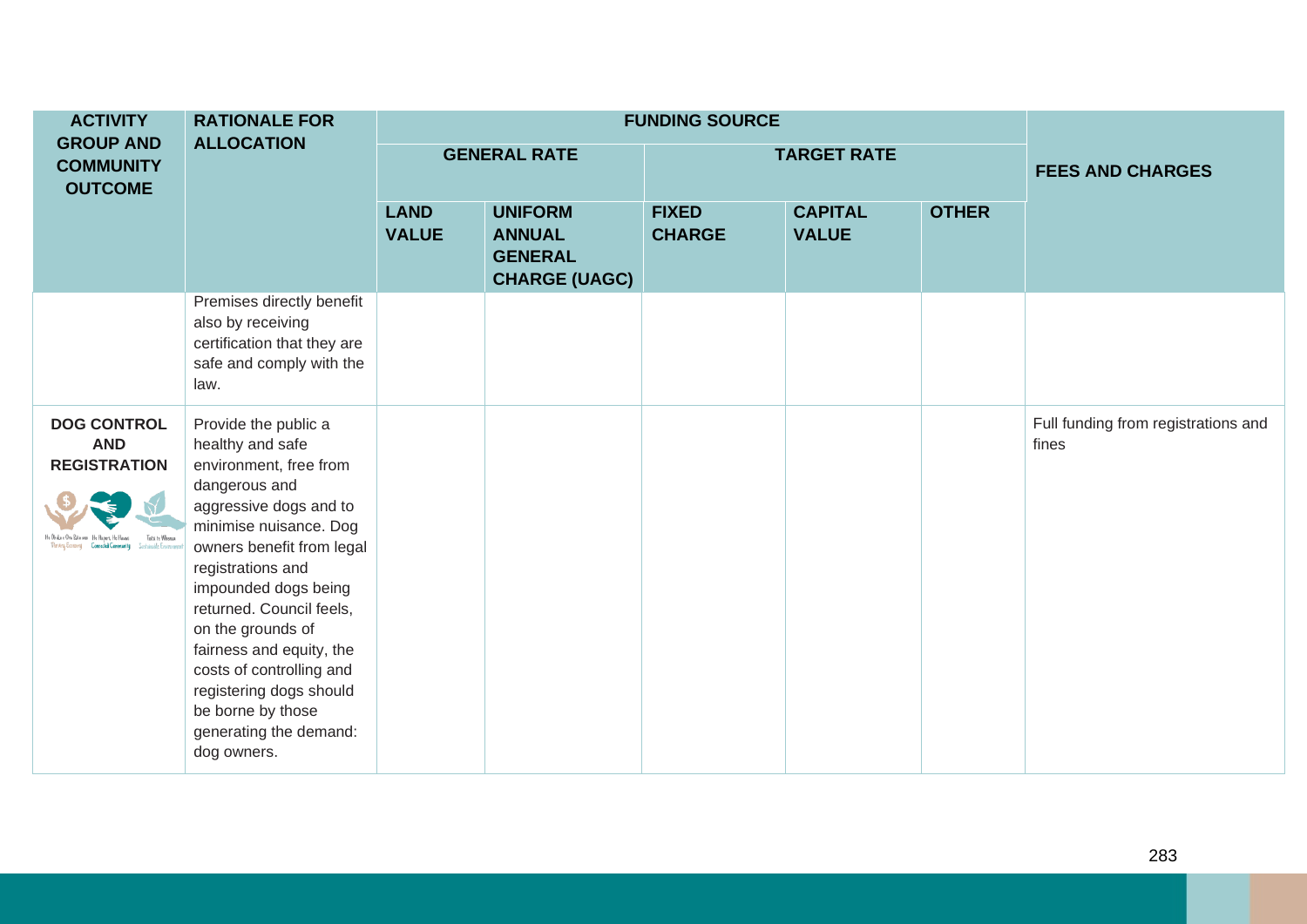| <b>ACTIVITY</b><br><b>GROUP AND</b>    | <b>RATIONALE FOR</b><br><b>ALLOCATION</b>                                                                                                                                                             |                             | <b>FUNDING SOURCE</b>                                                     |                               |                                |              |                         |
|----------------------------------------|-------------------------------------------------------------------------------------------------------------------------------------------------------------------------------------------------------|-----------------------------|---------------------------------------------------------------------------|-------------------------------|--------------------------------|--------------|-------------------------|
| <b>COMMUNITY</b><br><b>OUTCOME</b>     |                                                                                                                                                                                                       | <b>GENERAL RATE</b>         |                                                                           |                               | <b>TARGET RATE</b>             |              | <b>FEES AND CHARGES</b> |
|                                        |                                                                                                                                                                                                       | <b>LAND</b><br><b>VALUE</b> | <b>UNIFORM</b><br><b>ANNUAL</b><br><b>GENERAL</b><br><b>CHARGE (UAGC)</b> | <b>FIXED</b><br><b>CHARGE</b> | <b>CAPITAL</b><br><b>VALUE</b> | <b>OTHER</b> |                         |
| <b>COMMUNITY</b><br><b>DEVELOPMENT</b> | We facilitate community<br>planning and a modest<br>promotional grants fund.<br>There is direct benefit in<br>community planning<br>which assists our<br>communities to grow in a<br>sustainable way. |                             | Full funding from<br><b>UAGC</b>                                          |                               |                                |              |                         |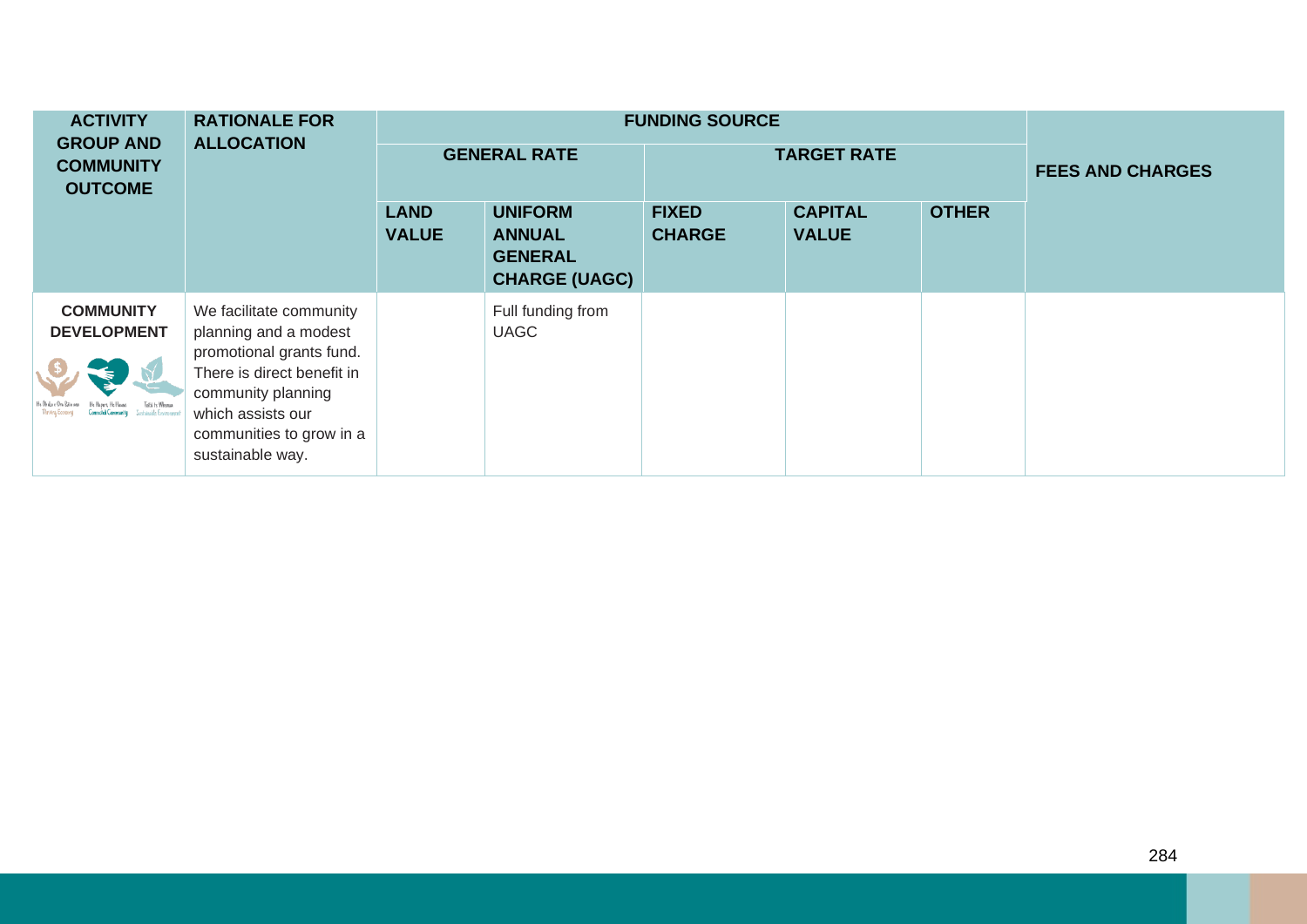|                                    | <b>ACTIVITY GROUP</b>                                     | <b>RATIONALE FOR</b>                                                                                                                                                                                                                                                                                                                                                                        |                   |                                                                                                                                                                                                                                                                                                                                       | <b>FUNDING SOURCE</b>                                                             |                                   |              |                                                                     |  |
|------------------------------------|-----------------------------------------------------------|---------------------------------------------------------------------------------------------------------------------------------------------------------------------------------------------------------------------------------------------------------------------------------------------------------------------------------------------------------------------------------------------|-------------------|---------------------------------------------------------------------------------------------------------------------------------------------------------------------------------------------------------------------------------------------------------------------------------------------------------------------------------------|-----------------------------------------------------------------------------------|-----------------------------------|--------------|---------------------------------------------------------------------|--|
|                                    | <b>AND COMMUNITY</b><br><b>OUTCOME</b>                    | <b>ALLOCATION</b>                                                                                                                                                                                                                                                                                                                                                                           |                   | <b>GENERAL RATE</b>                                                                                                                                                                                                                                                                                                                   | <b>TARGET RATE</b>                                                                | <b>FEES AND</b><br><b>CHARGES</b> |              |                                                                     |  |
|                                    |                                                           |                                                                                                                                                                                                                                                                                                                                                                                             | <b>LAND VALUE</b> | <b>UNIFORM ANNUAL</b><br><b>GENERAL CHARGE</b><br>(UAGC)                                                                                                                                                                                                                                                                              | <b>FIXED CHARGE</b>                                                               | <b>CAPITAL VALUE</b>              | <b>OTHER</b> |                                                                     |  |
| <b>POOLS, PARKS AND CEMETERIES</b> |                                                           |                                                                                                                                                                                                                                                                                                                                                                                             |                   |                                                                                                                                                                                                                                                                                                                                       |                                                                                   |                                   |              |                                                                     |  |
|                                    | <b>PARKS AND</b><br><b>RECREATION</b><br>Toitii te Whemia | Access to parks, reserves,<br>rivers and recreational<br>facilities are important for<br>individual and public well-<br>being. Maintaining high<br>quality open spaces is what<br>makes our district an<br>attractive place to live, work<br>and play. This includes<br>Clutha River and Lake<br>Dunstan recreation. Private<br>users of sports fields and<br>courts also benefit directly. |                   |                                                                                                                                                                                                                                                                                                                                       | Majority targeted rate<br>set by ward and<br>district, assessed<br>differentially |                                   |              | Minority user<br>charges and<br>residual<br>grants and<br>subsidies |  |
|                                    |                                                           |                                                                                                                                                                                                                                                                                                                                                                                             |                   | The targeted rate will be assessed based on where the rateable land is situated and by rating unit. Molyneux Park rate<br>will be assessed across the entire district on the basis of where the rateable land is situated. Maintenance and<br>enforcement costs for tracks and waterways will be assessed across the entire district. |                                                                                   |                                   |              |                                                                     |  |
|                                    | <b>CEMETERIES</b><br>Toitii te Whemia                     | The provision of cemeteries<br>assists with peace of mind for<br>people, knowing their loved<br>ones will rest in peaceful,<br>well-kept environments. We<br>have a responsibility to the<br>public, and under the law, for                                                                                                                                                                 |                   |                                                                                                                                                                                                                                                                                                                                       | Residual targeted<br>rate set by ward                                             |                                   |              | Majority fees                                                       |  |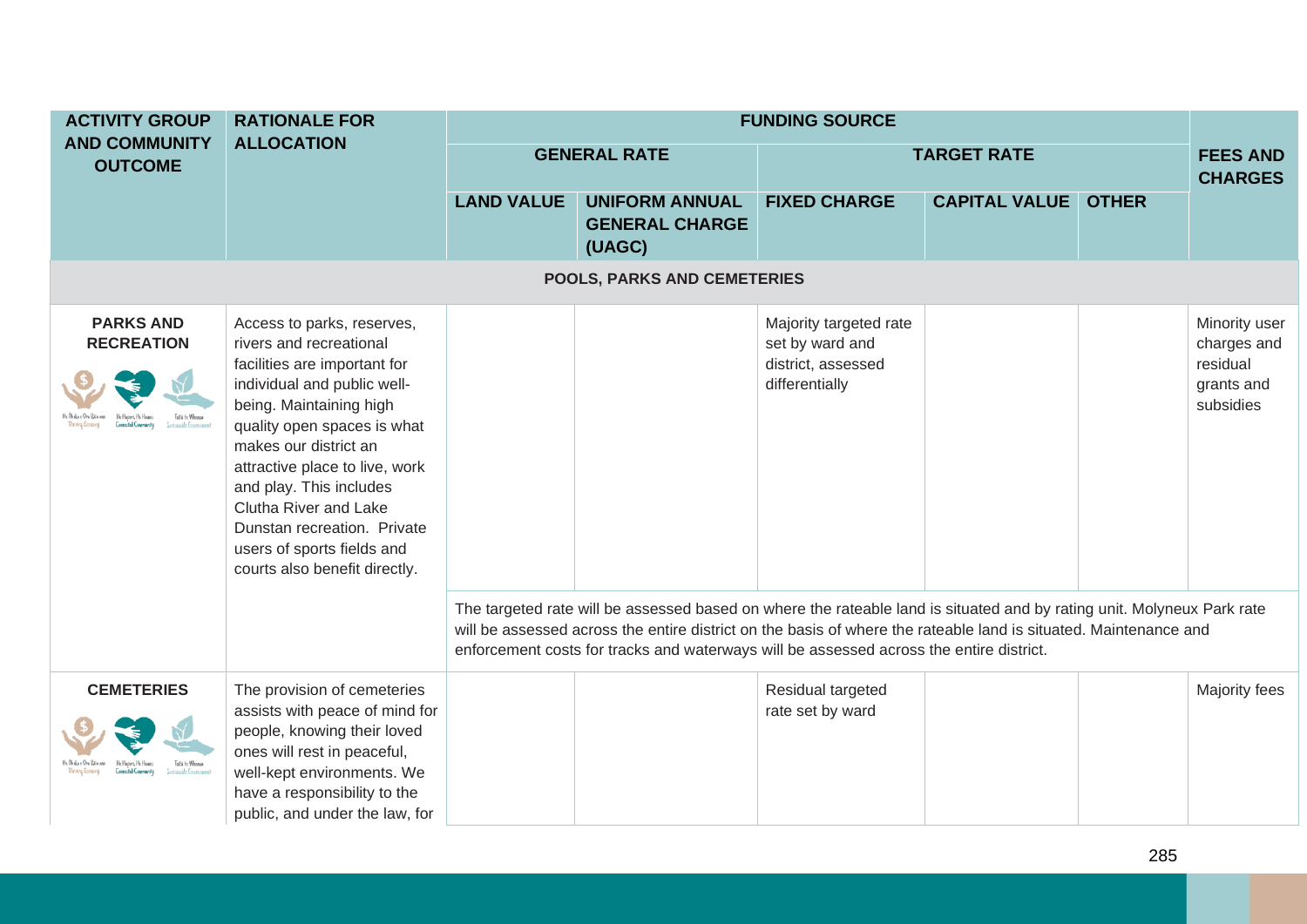| <b>ACTIVITY GROUP</b>                  | <b>RATIONALE FOR</b>                                                                                                                                                                                                                                                                                                                                                                                                                                    | <b>FUNDING SOURCE</b> |                                                                                                                     |                                       |                      |              |                                   |  |
|----------------------------------------|---------------------------------------------------------------------------------------------------------------------------------------------------------------------------------------------------------------------------------------------------------------------------------------------------------------------------------------------------------------------------------------------------------------------------------------------------------|-----------------------|---------------------------------------------------------------------------------------------------------------------|---------------------------------------|----------------------|--------------|-----------------------------------|--|
| <b>AND COMMUNITY</b><br><b>OUTCOME</b> | <b>ALLOCATION</b>                                                                                                                                                                                                                                                                                                                                                                                                                                       |                       | <b>GENERAL RATE</b>                                                                                                 |                                       | <b>TARGET RATE</b>   |              | <b>FEES AND</b><br><b>CHARGES</b> |  |
|                                        |                                                                                                                                                                                                                                                                                                                                                                                                                                                         | <b>LAND VALUE</b>     | <b>UNIFORM ANNUAL</b><br><b>GENERAL CHARGE</b><br>(UAGC)                                                            | <b>FIXED CHARGE</b>                   | <b>CAPITAL VALUE</b> | <b>OTHER</b> |                                   |  |
|                                        | the maintenance of burial<br>records, maintenance of<br>cemetery grounds, burial of<br>human remains, interment of<br>human ashes and protection<br>of the district's heritage.                                                                                                                                                                                                                                                                         |                       |                                                                                                                     |                                       |                      |              |                                   |  |
|                                        |                                                                                                                                                                                                                                                                                                                                                                                                                                                         |                       | The targeted rate will be assessed on the basis of where the rateable land is situated and assessed by rating unit. |                                       |                      |              |                                   |  |
| <b>SWIMMING POOLS</b>                  | Swimming pools contribute to<br>the health and well-being of<br>the community and add to<br>the attractiveness of the<br>area. They provide a place<br>for people to be active and to<br>learn to swim, particularly for<br>our young people, which we<br>have recognised as being<br>increasingly important when<br>so much of our district is<br>surrounded by water. We<br>also acknowledge that<br>making charges too high<br>would decrease usage. |                       |                                                                                                                     | Majority targeted rate<br>set by ward |                      |              | Minority user<br>charges          |  |
|                                        |                                                                                                                                                                                                                                                                                                                                                                                                                                                         |                       | The targeted rate will be assessed on the basis of where the rateable land is situated and assessed by rating unit. |                                       |                      |              |                                   |  |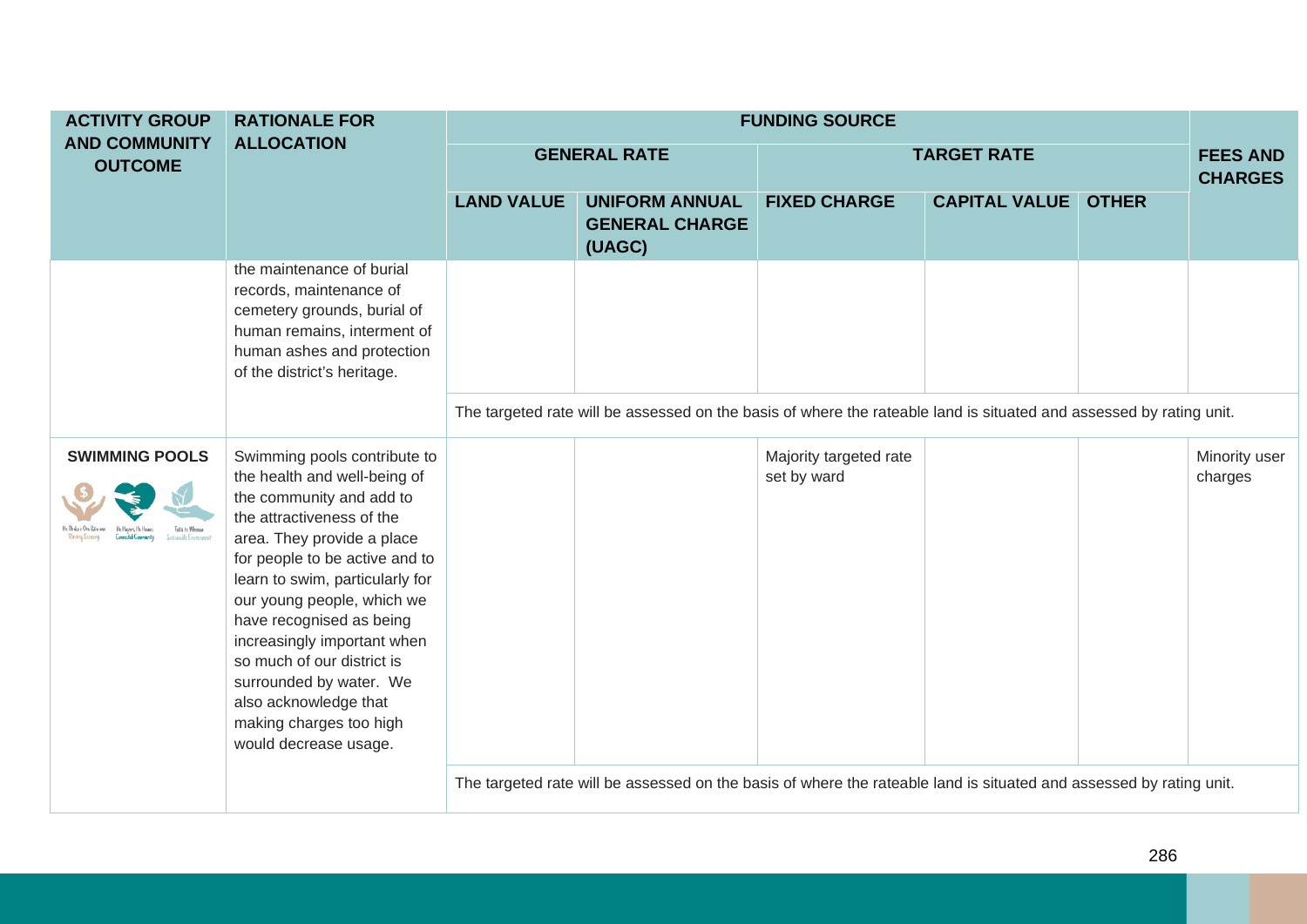| <b>ACTIVITY GROUP</b>                     | <b>RATIONALE FOR</b>                                                                                                                                                                                                                                                                                                                               | <b>FUNDING SOURCE</b>                       |                                                          |                                                                  |                      |              |                                   |  |  |  |  |
|-------------------------------------------|----------------------------------------------------------------------------------------------------------------------------------------------------------------------------------------------------------------------------------------------------------------------------------------------------------------------------------------------------|---------------------------------------------|----------------------------------------------------------|------------------------------------------------------------------|----------------------|--------------|-----------------------------------|--|--|--|--|
| <b>AND COMMUNITY</b><br><b>OUTCOME</b>    | <b>ALLOCATION</b>                                                                                                                                                                                                                                                                                                                                  |                                             | <b>GENERAL RATE</b>                                      |                                                                  | <b>TARGET RATE</b>   |              | <b>FEES AND</b><br><b>CHARGES</b> |  |  |  |  |
|                                           |                                                                                                                                                                                                                                                                                                                                                    | <b>LAND VALUE</b>                           | <b>UNIFORM ANNUAL</b><br><b>GENERAL CHARGE</b><br>(UAGC) | <b>FIXED CHARGE</b>                                              | <b>CAPITAL VALUE</b> | <b>OTHER</b> |                                   |  |  |  |  |
| PROPERTY AND COMMUNITY FACILITIES         |                                                                                                                                                                                                                                                                                                                                                    |                                             |                                                          |                                                                  |                      |              |                                   |  |  |  |  |
| <b>ELDERLY PERSONS'</b><br><b>HOUSING</b> | We provide housing<br>predominately for the elderly.<br>Council owns flats in<br>Alexandra, Clyde, Cromwell,<br>Ranfurly and Roxburgh. This<br>activity provides direct social<br>and economic benefits to<br>residents within housing. It<br>also provides comfort to the<br>wider community that our<br>elderly residents are being<br>assisted. | Residual<br>general rate set<br>by District |                                                          |                                                                  |                      |              | Majority<br>market rents          |  |  |  |  |
| <b>PUBLIC TOILETS</b><br>Toitii te Whemia | Public toilets are provided by<br>Council across the district.<br>They provide social well-<br>being to the public by<br>maintaining health and<br>hygiene. They also provide<br>economic well-being by<br>supporting tourism activity.<br>We feel it is uneconomic and<br>impractical to charge a fee<br>for using public toilets.                |                                             |                                                          | Full funding obtained<br>from a targeted rate<br>set by district |                      |              |                                   |  |  |  |  |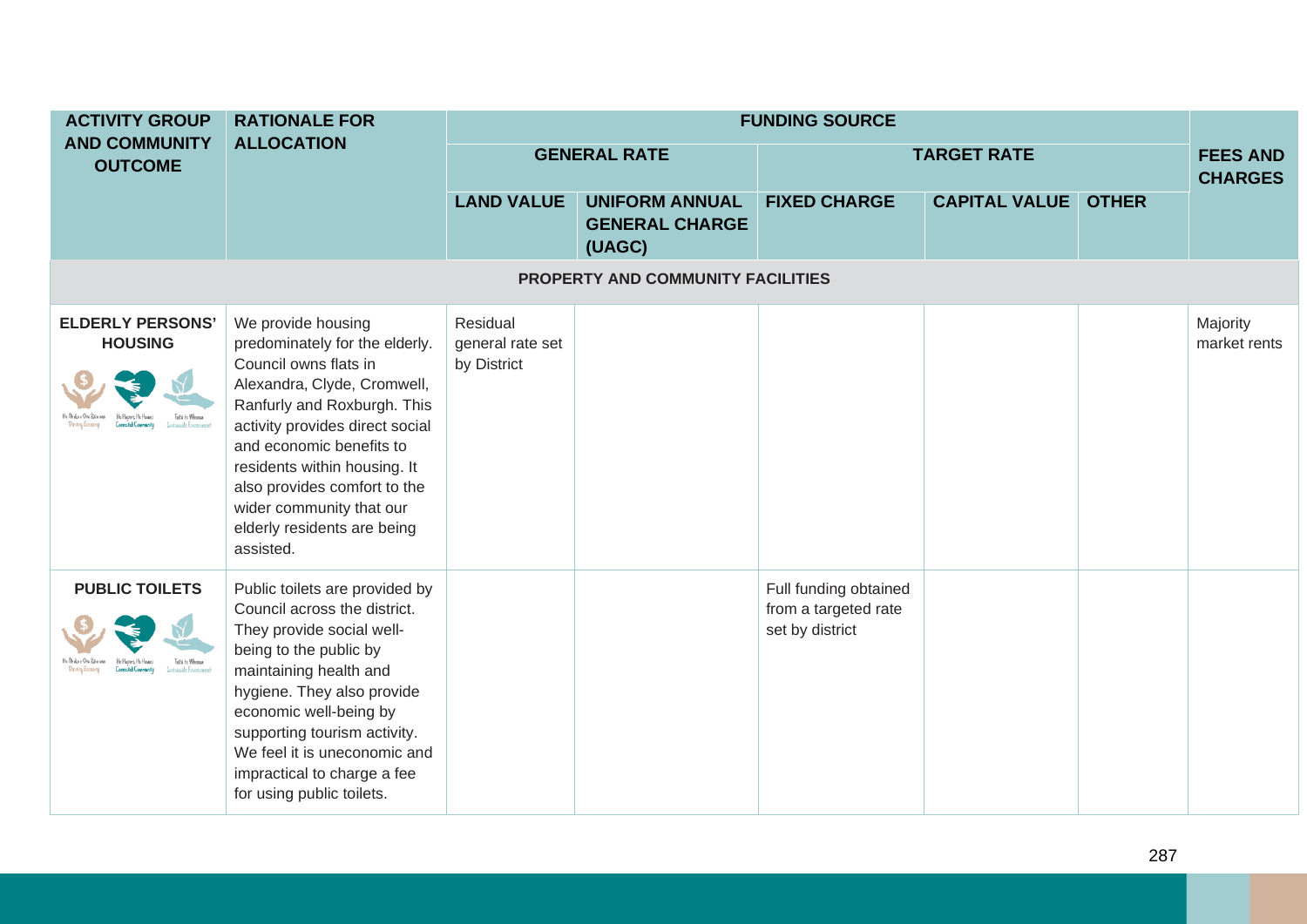| <b>ACTIVITY GROUP</b>                  | <b>RATIONALE FOR</b>                                                                                                                                                                                                                                                                                                                                                                                                                     | <b>FUNDING SOURCE</b> |                                                          |                     |                                       |              |                                   |
|----------------------------------------|------------------------------------------------------------------------------------------------------------------------------------------------------------------------------------------------------------------------------------------------------------------------------------------------------------------------------------------------------------------------------------------------------------------------------------------|-----------------------|----------------------------------------------------------|---------------------|---------------------------------------|--------------|-----------------------------------|
| <b>AND COMMUNITY</b><br><b>OUTCOME</b> | <b>ALLOCATION</b>                                                                                                                                                                                                                                                                                                                                                                                                                        |                       | <b>GENERAL RATE</b>                                      |                     | <b>TARGET RATE</b>                    |              | <b>FEES AND</b><br><b>CHARGES</b> |
|                                        |                                                                                                                                                                                                                                                                                                                                                                                                                                          | <b>LAND VALUE</b>     | <b>UNIFORM ANNUAL</b><br><b>GENERAL CHARGE</b><br>(UAGC) | <b>FIXED CHARGE</b> | <b>CAPITAL VALUE</b>                  | <b>OTHER</b> |                                   |
| <b>FORESTRY</b>                        | We own and manage a<br>number of forestry blocks<br>across the district. These<br>forests are regarded as a<br>financial investment while<br>providing land stabilisation<br>and amenity value for the<br>community for walking and<br>biking. Council seeks to<br>obtain maximum value for<br>timber sold with the aim of<br>recovering costs plus some<br>return on capital invested.<br>Income will be raised on and<br>by sale only. |                       |                                                          |                     |                                       |              | Sale via<br>tender or<br>quote    |
| <b>PROPERTY</b><br>Toita te Whenu      | We own and lease a variety<br>of commercial and farm<br>properties. We also develop<br>land for sale that is not<br>contributing to community<br>outcomes and where it is<br>considered unlikely to do so<br>in the future.                                                                                                                                                                                                              |                       |                                                          |                     | Residual targeted<br>rate set by ward |              | Majority<br>market rents          |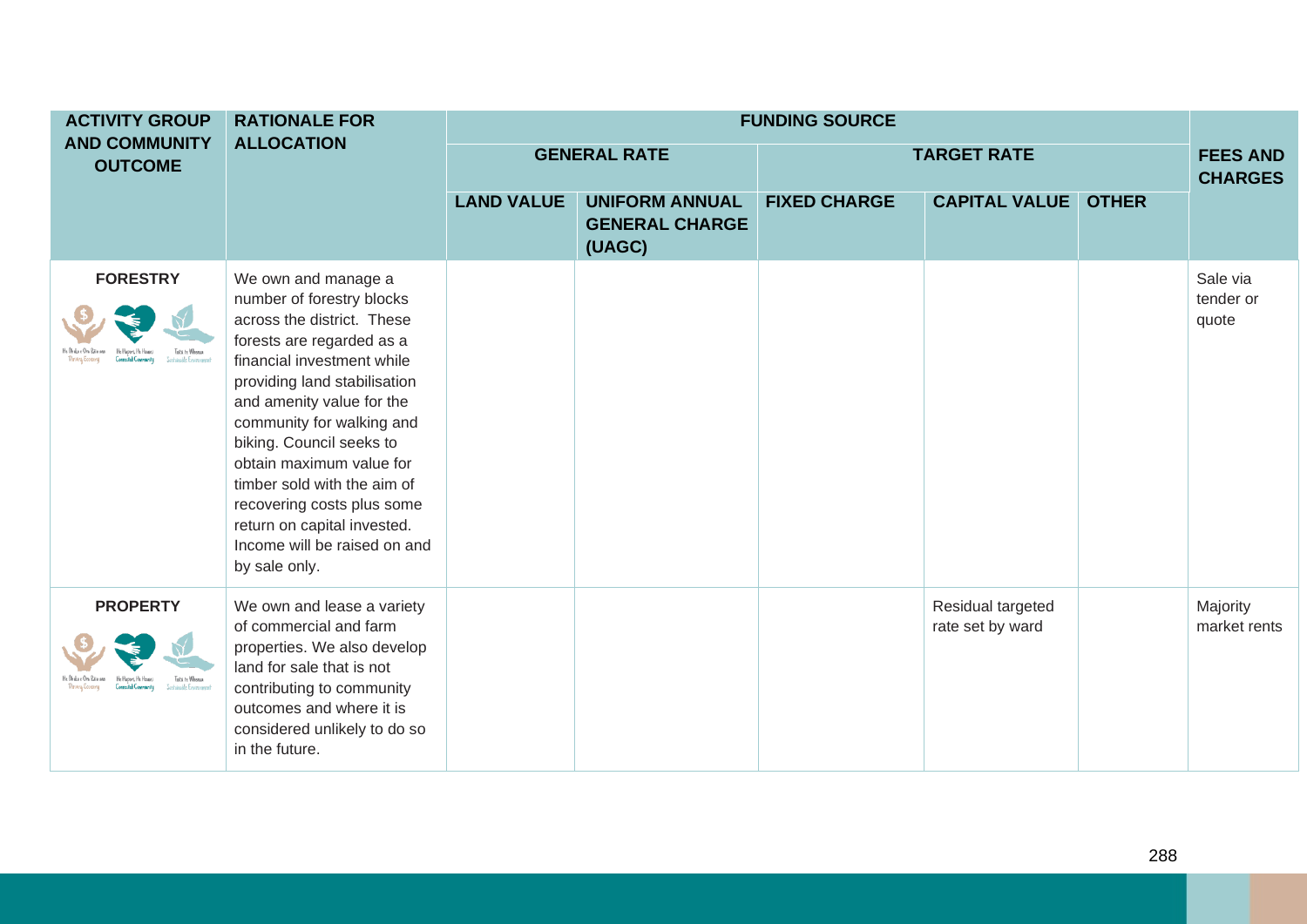| <b>ACTIVITY GROUP</b>                  | <b>RATIONALE FOR</b>                                                                                                                                                                                                                                                                                                                                                                                                                                    |                                                                                                        |                                                          | <b>FUNDING SOURCE</b>                 |                      |              |                                        |
|----------------------------------------|---------------------------------------------------------------------------------------------------------------------------------------------------------------------------------------------------------------------------------------------------------------------------------------------------------------------------------------------------------------------------------------------------------------------------------------------------------|--------------------------------------------------------------------------------------------------------|----------------------------------------------------------|---------------------------------------|----------------------|--------------|----------------------------------------|
| <b>AND COMMUNITY</b><br><b>OUTCOME</b> | <b>ALLOCATION</b>                                                                                                                                                                                                                                                                                                                                                                                                                                       |                                                                                                        | <b>GENERAL RATE</b>                                      |                                       | <b>TARGET RATE</b>   |              | <b>FEES AND</b><br><b>CHARGES</b>      |
|                                        |                                                                                                                                                                                                                                                                                                                                                                                                                                                         | <b>LAND VALUE</b>                                                                                      | <b>UNIFORM ANNUAL</b><br><b>GENERAL CHARGE</b><br>(UAGC) | <b>FIXED CHARGE</b>                   | <b>CAPITAL VALUE</b> | <b>OTHER</b> |                                        |
| <b>AIRPORTS</b><br>Toiti te Whenua     | We manage the assets at the<br>aerodromes at Alexandra,<br>Cromwell and Roxburgh.<br>Council believes the<br>aerodromes are assets of<br>importance to all residents of<br>the district due to the<br>potential role they play in<br>emergencies and alternative<br>transport options for tourists<br>and business. The users are<br>generally recreational private<br>pilots and some commercial<br>users for such things as top<br>dressing of farms. | Minority general<br>rate set by<br>district,<br>assessed<br>differentially on<br>hydroelectric<br>dams |                                                          |                                       |                      |              | Majority<br>landing fees<br>and rental |
| <b>COMMUNITY</b><br><b>FACILITIES</b>  | Our community facilities and<br>buildings provide places for<br>social, sporting and cultural<br>interaction. They provide<br>both private and public well-<br>being to users within the<br>respective ward, unless<br>regarded as a district facility.                                                                                                                                                                                                 |                                                                                                        |                                                          | Majority targeted rate<br>set by ward |                      |              | Minority user<br>charges               |

The targeted rate will be assessed on the basis of where the rateable land is situated and assessed by rating unit.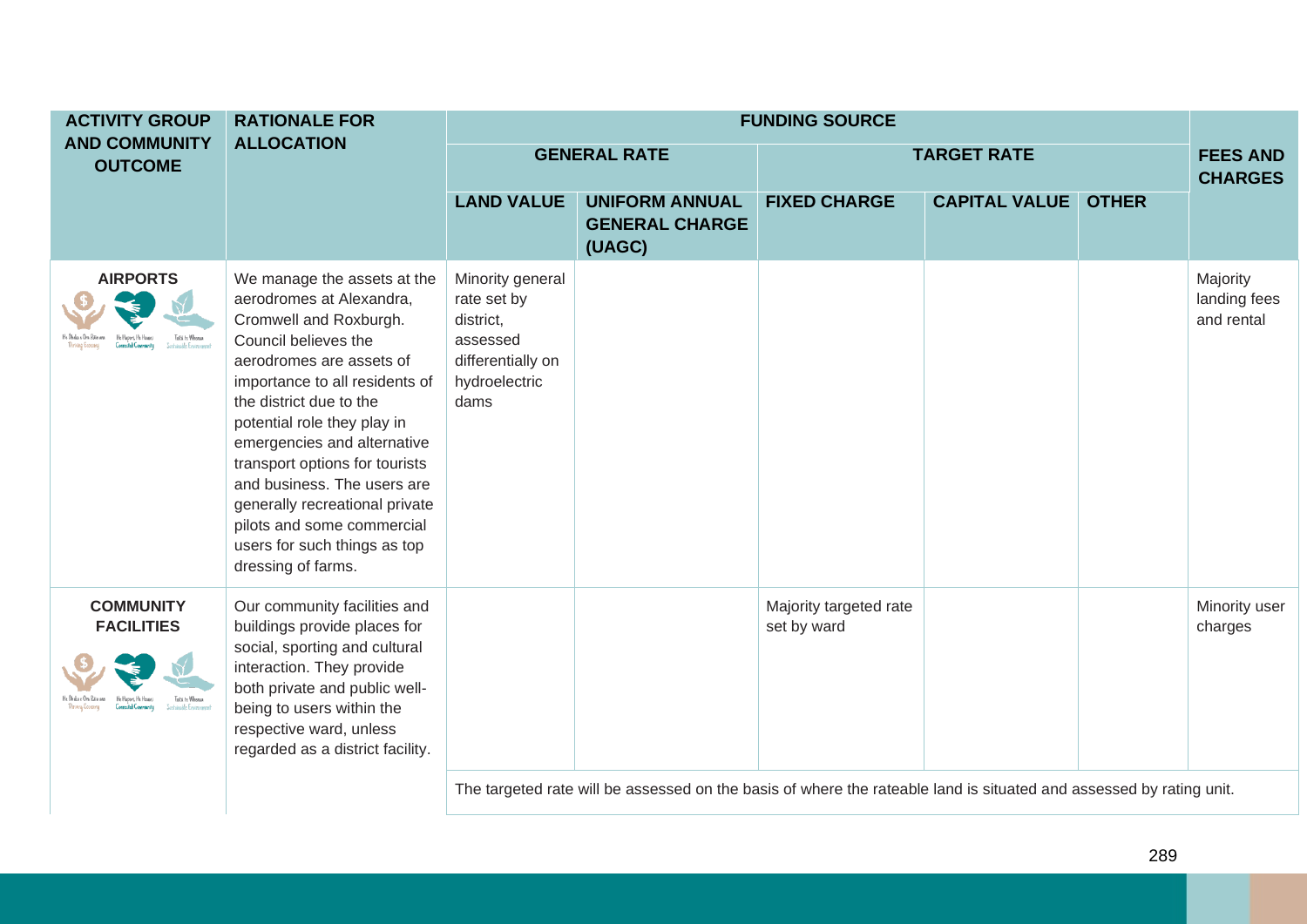| <b>ACTIVITY GROUP</b>                                 | <b>RATIONALE FOR</b>                                                                                                                                                                                                                                                                                                                                                                                                             |                             |                                                                                                                        | <b>FUNDING SOURCE</b>                     |                                                                            |              |                                        |  |
|-------------------------------------------------------|----------------------------------------------------------------------------------------------------------------------------------------------------------------------------------------------------------------------------------------------------------------------------------------------------------------------------------------------------------------------------------------------------------------------------------|-----------------------------|------------------------------------------------------------------------------------------------------------------------|-------------------------------------------|----------------------------------------------------------------------------|--------------|----------------------------------------|--|
| <b>AND</b><br><b>COMMUNITY</b><br><b>OUTCOME</b>      | <b>ALLOCATION</b>                                                                                                                                                                                                                                                                                                                                                                                                                |                             | <b>GENERAL RATE</b>                                                                                                    |                                           | <b>TARGET RATE</b>                                                         |              | <b>FEES AND</b><br><b>CHARGES</b>      |  |
|                                                       |                                                                                                                                                                                                                                                                                                                                                                                                                                  | <b>LAND</b><br><b>VALUE</b> | <b>UNIFORM ANNUAL</b><br><b>GENERAL CHARGE</b><br>(UAGC)                                                               | <b>FIXED CHARGE</b>                       | <b>CAPITAL</b><br><b>VALUE</b>                                             | <b>OTHER</b> |                                        |  |
| <b>SERVICE CENTRES AND LIBRARIES</b>                  |                                                                                                                                                                                                                                                                                                                                                                                                                                  |                             |                                                                                                                        |                                           |                                                                            |              |                                        |  |
| <b>REGIONAL</b><br><b>TOURISM</b><br>Toitii te Whemia | We directly facilitate<br>economic opportunity with<br>the provision of a business<br>development programme, a<br>regional tourism<br>organisation, community<br>planning, visitor centres,<br>managing the regional<br>brand and a modest<br>promotional grants fund.<br>There is direct benefit in<br>district promotion to all in<br>the form of increased<br>economic activity, but<br>particularly to tourism<br>operators. |                             |                                                                                                                        |                                           | Majority<br>targeted rate<br>set by District<br>assessed<br>differentially |              | Minority user<br>charges               |  |
|                                                       |                                                                                                                                                                                                                                                                                                                                                                                                                                  |                             | Differentials assessed on land use: Residential 1.00, Rural 0.77, Commercial/Industrial 5.37, Dams and Utilities 0.69. |                                           |                                                                            |              |                                        |  |
| <b>LIBRARIES</b>                                      | Our libraries promote<br>literacy, education and the<br>exchange of information<br>and ideas. We run libraries<br>in Alexandra, Clyde,                                                                                                                                                                                                                                                                                           |                             |                                                                                                                        | Majority targeted rate<br>set by District |                                                                            |              | Minority fees,<br>fines and<br>charges |  |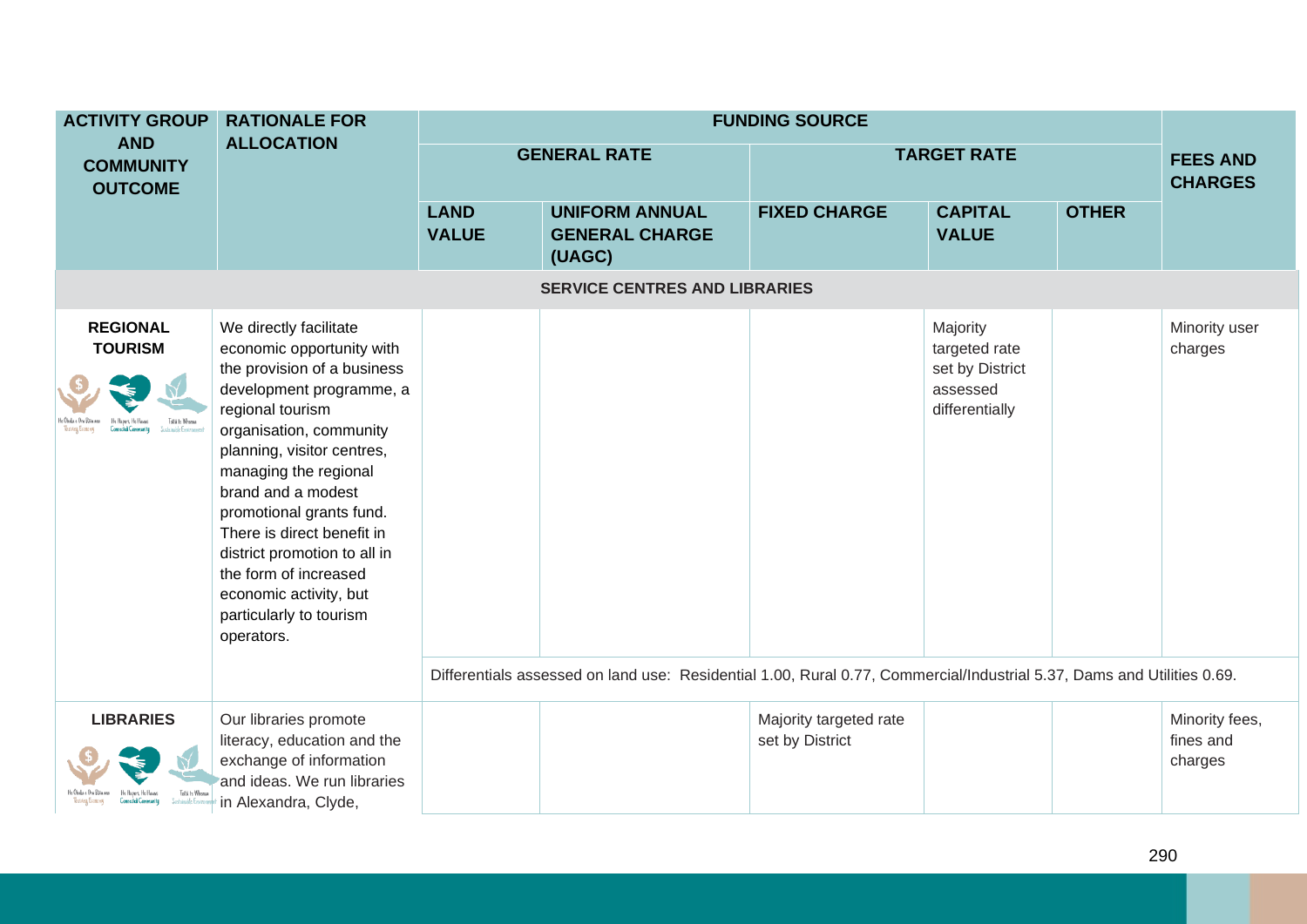| <b>ACTIVITY GROUP</b>                             | <b>RATIONALE FOR</b>                                                                                                                                                                                                                                                                                                                                                                                                                                             | <b>FUNDING SOURCE</b>       |                                                          |                     |                                |              |                                                                              |  |  |
|---------------------------------------------------|------------------------------------------------------------------------------------------------------------------------------------------------------------------------------------------------------------------------------------------------------------------------------------------------------------------------------------------------------------------------------------------------------------------------------------------------------------------|-----------------------------|----------------------------------------------------------|---------------------|--------------------------------|--------------|------------------------------------------------------------------------------|--|--|
| <b>AND</b><br><b>COMMUNITY</b><br><b>OUTCOME</b>  | <b>ALLOCATION</b>                                                                                                                                                                                                                                                                                                                                                                                                                                                |                             | <b>GENERAL RATE</b>                                      |                     | <b>TARGET RATE</b>             |              | <b>FEES AND</b><br><b>CHARGES</b>                                            |  |  |
|                                                   |                                                                                                                                                                                                                                                                                                                                                                                                                                                                  | <b>LAND</b><br><b>VALUE</b> | <b>UNIFORM ANNUAL</b><br><b>GENERAL CHARGE</b><br>(UAGC) | <b>FIXED CHARGE</b> | <b>CAPITAL</b><br><b>VALUE</b> | <b>OTHER</b> |                                                                              |  |  |
|                                                   | Cromwell and Roxburgh<br>and share resources of<br>those based in the<br>Queenstown Lakes District.<br>We also have a partnership<br>with schools in Millers Flat,<br>Omakau and Maniototo. We<br>recognise the private<br>benefits of literacy and<br>education but feel there<br>should be equal access to<br>all users, especially children<br>and low-income households<br>who could not afford this<br>service if it was funded<br>completely by user fees. |                             |                                                          |                     |                                |              |                                                                              |  |  |
|                                                   |                                                                                                                                                                                                                                                                                                                                                                                                                                                                  |                             | The targeted rate will be assessed by rating unit.       |                     |                                |              |                                                                              |  |  |
| <b>SERVICE</b><br><b>CENTRES</b><br>Toiti te When | We operate Service<br>Centres in Cromwell,<br>Roxburgh and Ranfurly.<br>These provide the<br>community with access to<br>Council services such as<br>payment of rates, building                                                                                                                                                                                                                                                                                  |                             |                                                          |                     |                                |              | Minority funded<br>by internal cost<br>transfer residual<br>fees and charges |  |  |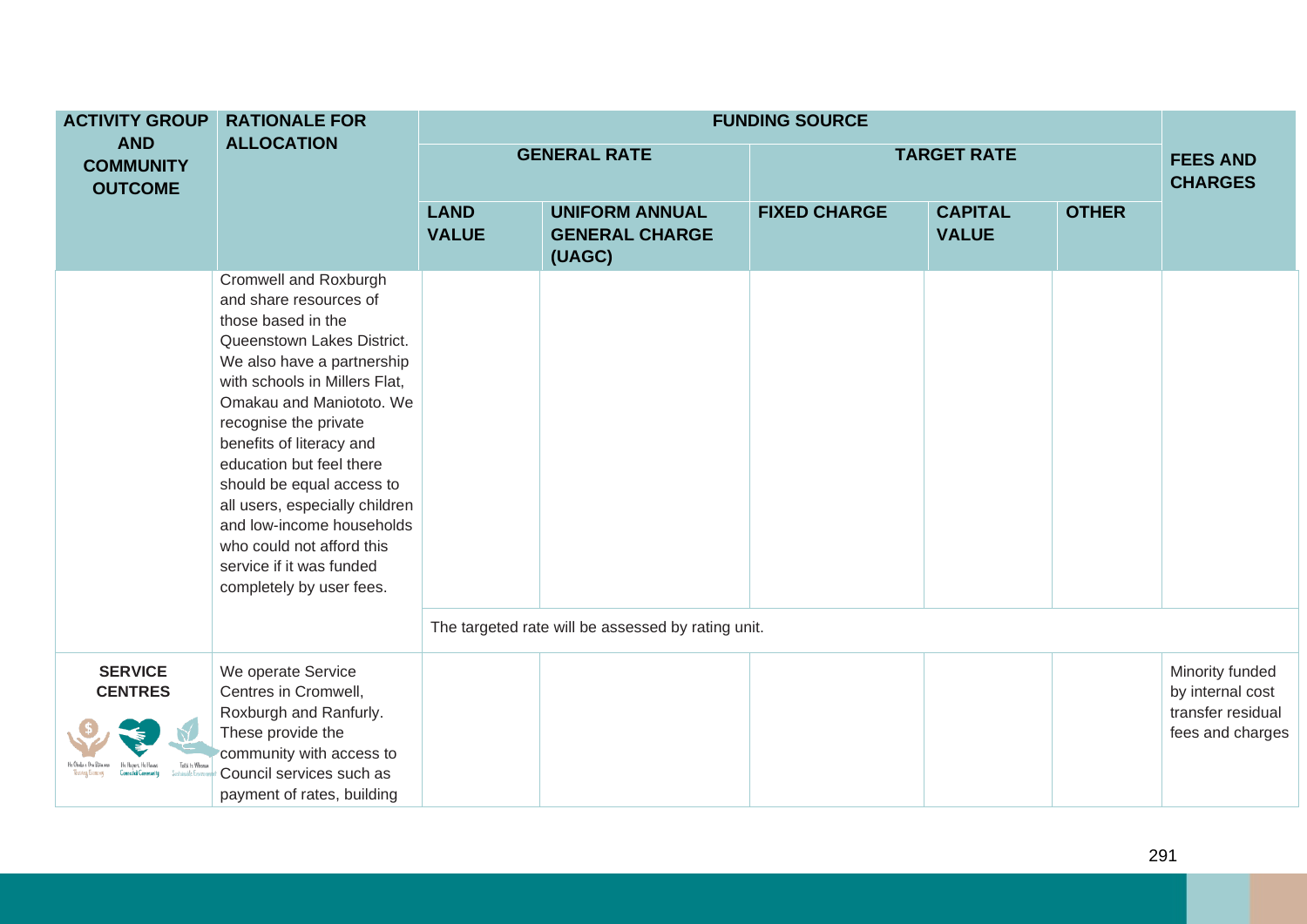| <b>ACTIVITY GROUP</b><br><b>AND</b><br><b>COMMUNITY</b><br><b>OUTCOME</b> | <b>RATIONALE FOR</b><br><b>ALLOCATION</b>                                                      | <b>FUNDING SOURCE</b><br><b>GENERAL RATE</b><br><b>TARGET RATE</b> |                                                          |                     |                                |              |  |  |
|---------------------------------------------------------------------------|------------------------------------------------------------------------------------------------|--------------------------------------------------------------------|----------------------------------------------------------|---------------------|--------------------------------|--------------|--|--|
|                                                                           |                                                                                                | <b>LAND</b><br><b>VALUE</b>                                        | <b>UNIFORM ANNUAL</b><br><b>GENERAL CHARGE</b><br>(UAGC) | <b>FIXED CHARGE</b> | <b>CAPITAL</b><br><b>VALUE</b> | <b>OTHER</b> |  |  |
|                                                                           | control, consent<br>applications, access to<br>property files and lodging<br>service requests. |                                                                    |                                                          |                     |                                |              |  |  |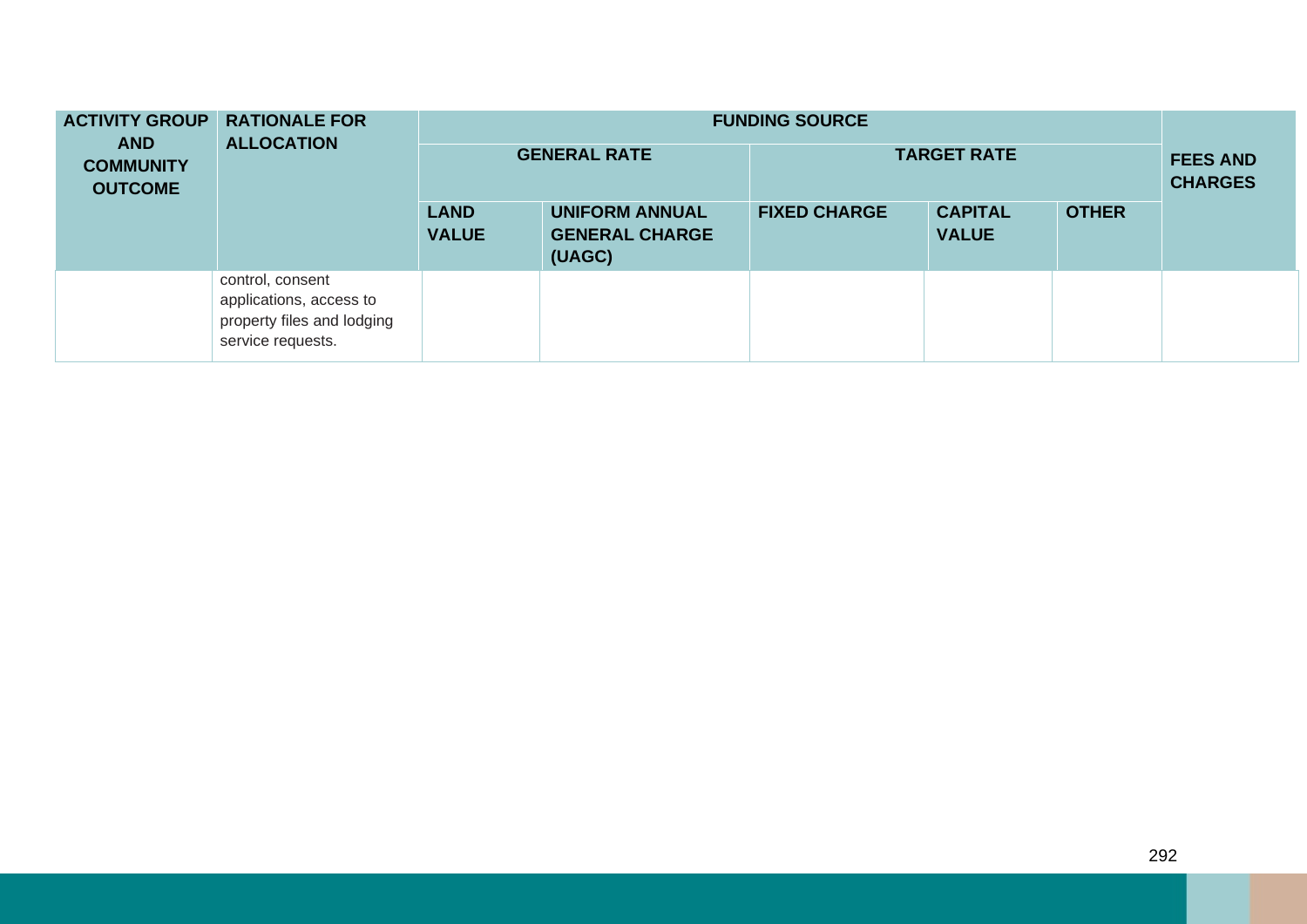| <b>ACTIVITY</b>                                          | <b>RATIONALE</b>                                                                                                                                                                                                                                                                                                                                                                                                                                      |                     |                                                          |                               |                                                                     |              |                         |
|----------------------------------------------------------|-------------------------------------------------------------------------------------------------------------------------------------------------------------------------------------------------------------------------------------------------------------------------------------------------------------------------------------------------------------------------------------------------------------------------------------------------------|---------------------|----------------------------------------------------------|-------------------------------|---------------------------------------------------------------------|--------------|-------------------------|
| <b>GROUP AND</b><br><b>COMMUNITY</b><br><b>OUTCOME</b>   | <b>FOR</b><br><b>ALLOCATION</b>                                                                                                                                                                                                                                                                                                                                                                                                                       | <b>GENERAL RATE</b> |                                                          | <b>TARGET RATE</b>            |                                                                     |              | <b>FEES AND CHARGES</b> |
|                                                          |                                                                                                                                                                                                                                                                                                                                                                                                                                                       | <b>LAND VALUE</b>   | <b>UNIFORM ANNUAL</b><br><b>GENERAL CHARGE</b><br>(UAGC) | <b>FIXED</b><br><b>CHARGE</b> | <b>CAPITAL</b><br><b>VALUE</b>                                      | <b>OTHER</b> |                         |
|                                                          |                                                                                                                                                                                                                                                                                                                                                                                                                                                       |                     | <b>COMMUNITY, ECONOMIC AND STRATEGIC DEVELOPMENT</b>     |                               |                                                                     |              |                         |
| <b>BUSINESS</b><br><b>DEVELOPMENT</b><br>Toita te Whenua | We directly<br>facilitate economic<br>opportunity with<br>the provision of a<br>business<br>development<br>programme, a<br>regional tourism<br>organisation,<br>community<br>planning, visitor<br>centres, managing<br>the regional brand<br>and a modest<br>promotional grants<br>fund. There is<br>direct benefit in<br>district promotion<br>to all in the form of<br>increased<br>economic activity,<br>but particularly to<br>tourism operators. |                     |                                                          |                               | Full funding<br>obtained from a<br>targeted rate set<br>by district |              |                         |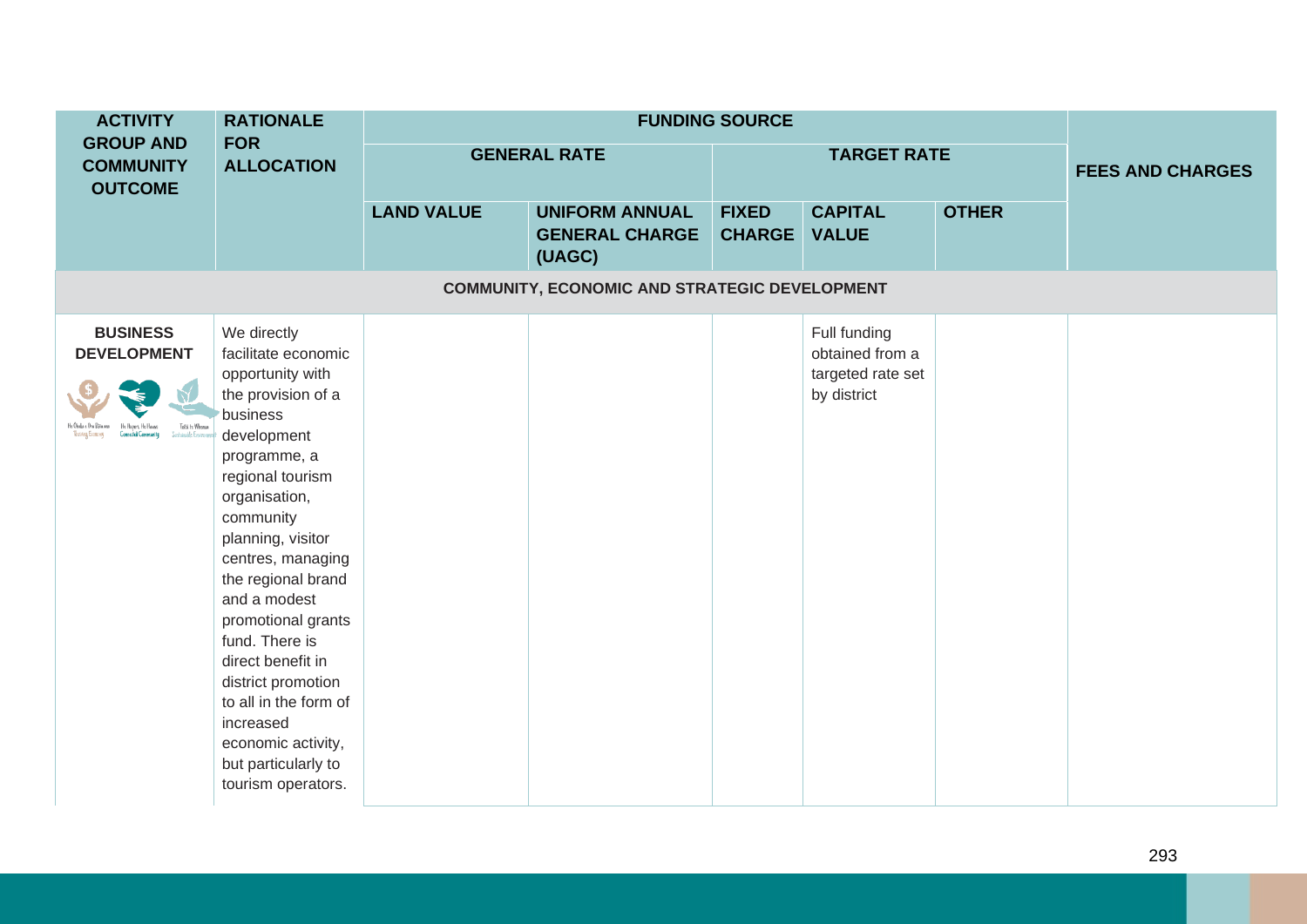| <b>ACTIVITY</b>                                        | <b>RATIONALE</b>                                                                                                                                                                                                                                                                                                                                                                                                                                      |                                   |                                                          |                               |                                                                            |              |                                                                                                                                              |  |
|--------------------------------------------------------|-------------------------------------------------------------------------------------------------------------------------------------------------------------------------------------------------------------------------------------------------------------------------------------------------------------------------------------------------------------------------------------------------------------------------------------------------------|-----------------------------------|----------------------------------------------------------|-------------------------------|----------------------------------------------------------------------------|--------------|----------------------------------------------------------------------------------------------------------------------------------------------|--|
| <b>GROUP AND</b><br><b>COMMUNITY</b><br><b>OUTCOME</b> | <b>FOR</b><br><b>ALLOCATION</b>                                                                                                                                                                                                                                                                                                                                                                                                                       | <b>GENERAL RATE</b>               |                                                          | <b>TARGET RATE</b>            |                                                                            |              | <b>FEES AND CHARGES</b>                                                                                                                      |  |
|                                                        |                                                                                                                                                                                                                                                                                                                                                                                                                                                       | <b>LAND VALUE</b>                 | <b>UNIFORM ANNUAL</b><br><b>GENERAL CHARGE</b><br>(UAGC) | <b>FIXED</b><br><b>CHARGE</b> | <b>CAPITAL</b><br><b>VALUE</b>                                             | <b>OTHER</b> |                                                                                                                                              |  |
|                                                        |                                                                                                                                                                                                                                                                                                                                                                                                                                                       | benefit is more urban than rural. |                                                          |                               |                                                                            |              | This is funded by a rate on capital value to reflect the fact that all ratepayers derive a benefit from this activity but that the extent of |  |
| <b>TOURISM</b><br>Toitii te Whenus<br>Stanside Europee | We directly<br>facilitate economic<br>opportunity with<br>the provision of a<br>business<br>development<br>programme, a<br>regional tourism<br>organisation,<br>community<br>planning, visitor<br>centres, managing<br>the regional brand<br>and a modest<br>promotional grants<br>fund. There is<br>direct benefit in<br>district promotion<br>to all in the form of<br>increased<br>economic activity,<br>but particularly to<br>tourism operators. |                                   |                                                          |                               | Majority<br>targeted rate set<br>by District<br>assessed<br>differentially |              | Minority user charges                                                                                                                        |  |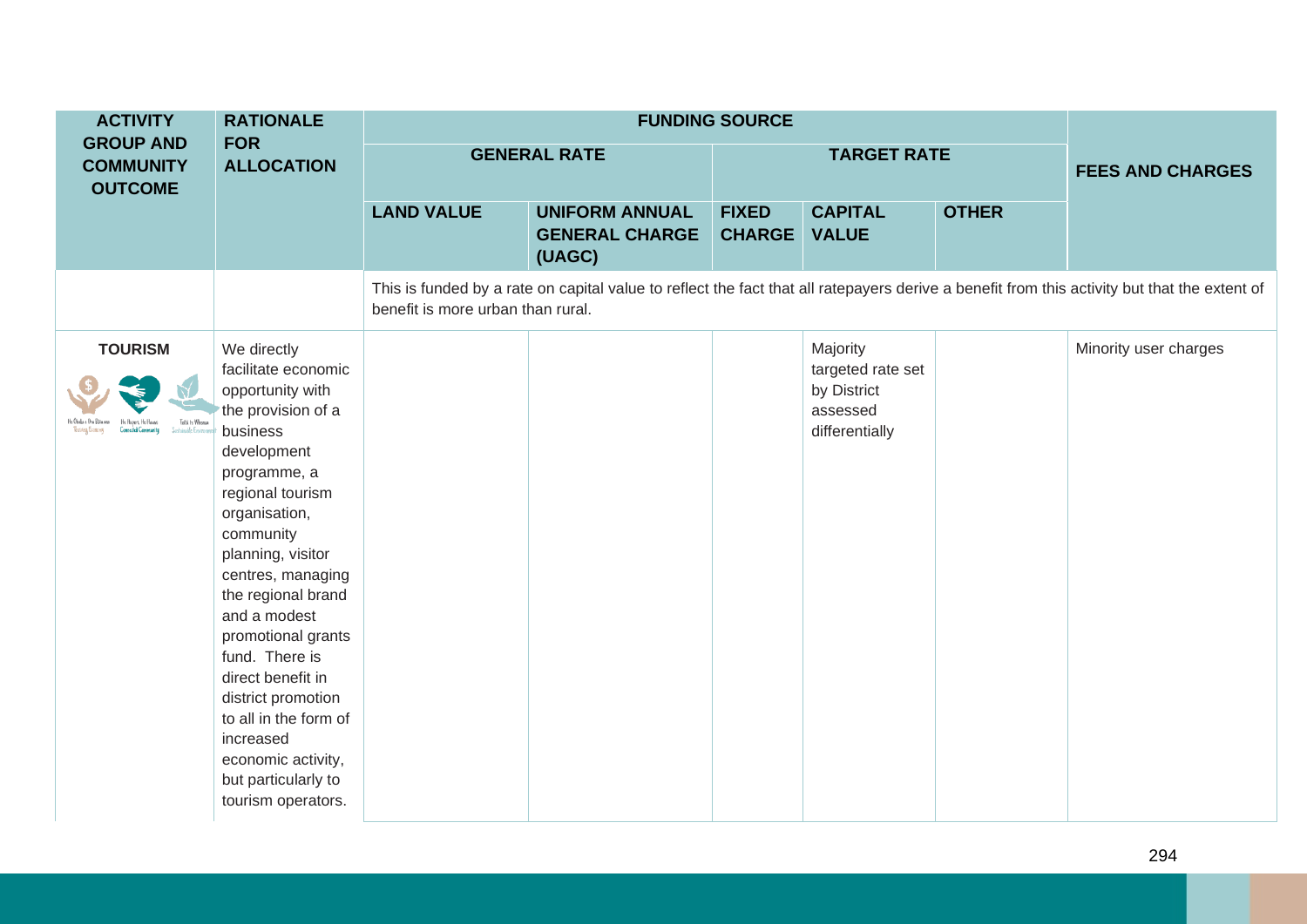| <b>ACTIVITY</b>                                                                | <b>RATIONALE</b>                                                                                                                                                                                                                                                                                                                                                                                                                                      |                                                                           |                                                                                                                        |                               |                                |                         |  |
|--------------------------------------------------------------------------------|-------------------------------------------------------------------------------------------------------------------------------------------------------------------------------------------------------------------------------------------------------------------------------------------------------------------------------------------------------------------------------------------------------------------------------------------------------|---------------------------------------------------------------------------|------------------------------------------------------------------------------------------------------------------------|-------------------------------|--------------------------------|-------------------------|--|
| <b>GROUP AND</b><br><b>COMMUNITY</b><br><b>OUTCOME</b>                         | <b>FOR</b><br><b>ALLOCATION</b>                                                                                                                                                                                                                                                                                                                                                                                                                       | <b>GENERAL RATE</b>                                                       |                                                                                                                        |                               | <b>TARGET RATE</b>             | <b>FEES AND CHARGES</b> |  |
|                                                                                |                                                                                                                                                                                                                                                                                                                                                                                                                                                       | <b>LAND VALUE</b>                                                         | <b>UNIFORM ANNUAL</b><br><b>GENERAL CHARGE</b><br>(UAGC)                                                               | <b>FIXED</b><br><b>CHARGE</b> | <b>CAPITAL</b><br><b>VALUE</b> | <b>OTHER</b>            |  |
|                                                                                |                                                                                                                                                                                                                                                                                                                                                                                                                                                       |                                                                           | Differentials assessed on land use: Residential 1.00, Rural 0.77, Commercial/Industrial 5.37, Dams and Utilities 0.69. |                               |                                |                         |  |
| <b>CENTRAL OTAGO</b><br><b>REGIONAL</b><br><b>IDENTITY</b><br>Toitii te Whenua | We directly<br>facilitate economic<br>opportunity with<br>the provision of a<br>business<br>development<br>programme, a<br>regional tourism<br>organisation,<br>community<br>planning, visitor<br>centres, managing<br>the regional brand<br>and a modest<br>promotional grants<br>fund. There is<br>direct benefit in<br>district promotion<br>to all in the form of<br>increased<br>economic activity,<br>but particularly to<br>tourism operators. | Full funding by<br>general rate,<br>differential on<br>hydroelectric dams |                                                                                                                        |                               |                                |                         |  |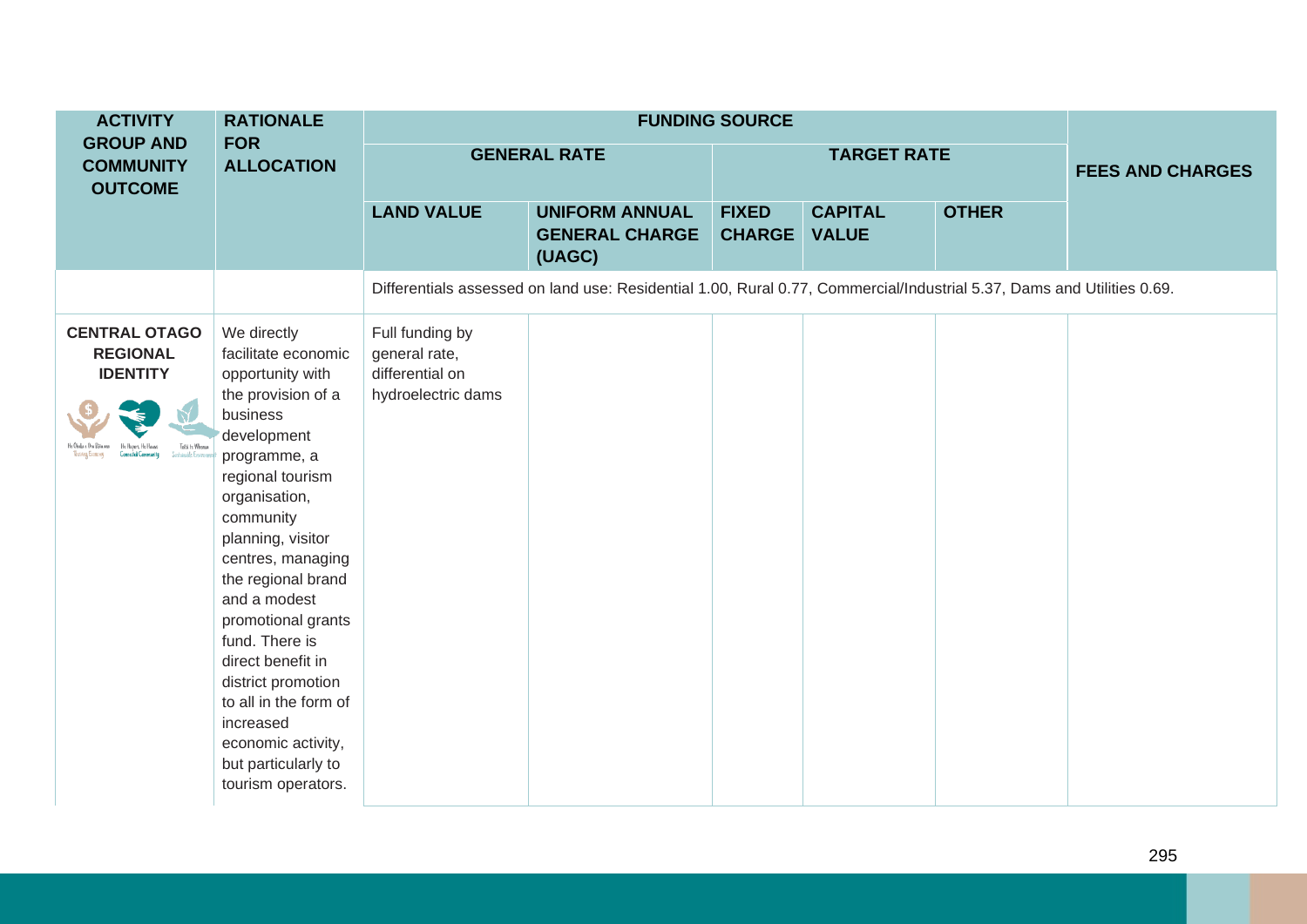| <b>ACTIVITY</b>                                           | <b>RATIONALE</b>                                                                                                                                                                                                                                                                                                                                                                                                                                      |                                                                                              |                                                                                                                                  | <b>FUNDING SOURCE</b>         |                                                                                                                                                                |                         |                                  |
|-----------------------------------------------------------|-------------------------------------------------------------------------------------------------------------------------------------------------------------------------------------------------------------------------------------------------------------------------------------------------------------------------------------------------------------------------------------------------------------------------------------------------------|----------------------------------------------------------------------------------------------|----------------------------------------------------------------------------------------------------------------------------------|-------------------------------|----------------------------------------------------------------------------------------------------------------------------------------------------------------|-------------------------|----------------------------------|
| <b>GROUP AND</b><br><b>COMMUNITY</b><br><b>OUTCOME</b>    | <b>FOR</b><br><b>ALLOCATION</b>                                                                                                                                                                                                                                                                                                                                                                                                                       | <b>GENERAL RATE</b>                                                                          |                                                                                                                                  |                               | <b>TARGET RATE</b>                                                                                                                                             | <b>FEES AND CHARGES</b> |                                  |
|                                                           |                                                                                                                                                                                                                                                                                                                                                                                                                                                       | <b>LAND VALUE</b>                                                                            | <b>UNIFORM ANNUAL</b><br><b>GENERAL CHARGE</b><br>(UAGC)                                                                         | <b>FIXED</b><br><b>CHARGE</b> | <b>CAPITAL</b><br><b>VALUE</b>                                                                                                                                 | <b>OTHER</b>            |                                  |
|                                                           |                                                                                                                                                                                                                                                                                                                                                                                                                                                       |                                                                                              | General rates differential assessed on hydro-electric dams to keep their change in rates in line with the total change in rates. |                               |                                                                                                                                                                |                         |                                  |
| <b>PROMOTIONS</b><br><b>AND GRANTS</b><br>Toita te Whenua | We directly<br>facilitate economic<br>opportunity with<br>the provision of a<br>business<br>development<br>programme, a<br>regional tourism<br>organisation,<br>community<br>planning, visitor<br>centres, managing<br>the regional brand<br>and a modest<br>promotional grants<br>fund. There is<br>direct benefit in<br>district promotion<br>to all in the form of<br>increased<br>economic activity,<br>but particularly to<br>tourism operators. | Full funding of district<br>grants by general<br>rate, differential on<br>hydroelectric dams |                                                                                                                                  |                               | Full funding of<br>promotion<br>grants<br>differential<br>targeted rates.<br>Full funding of<br>community<br>board grants by<br>differential<br>targeted rates |                         | Residual grants and<br>subsidies |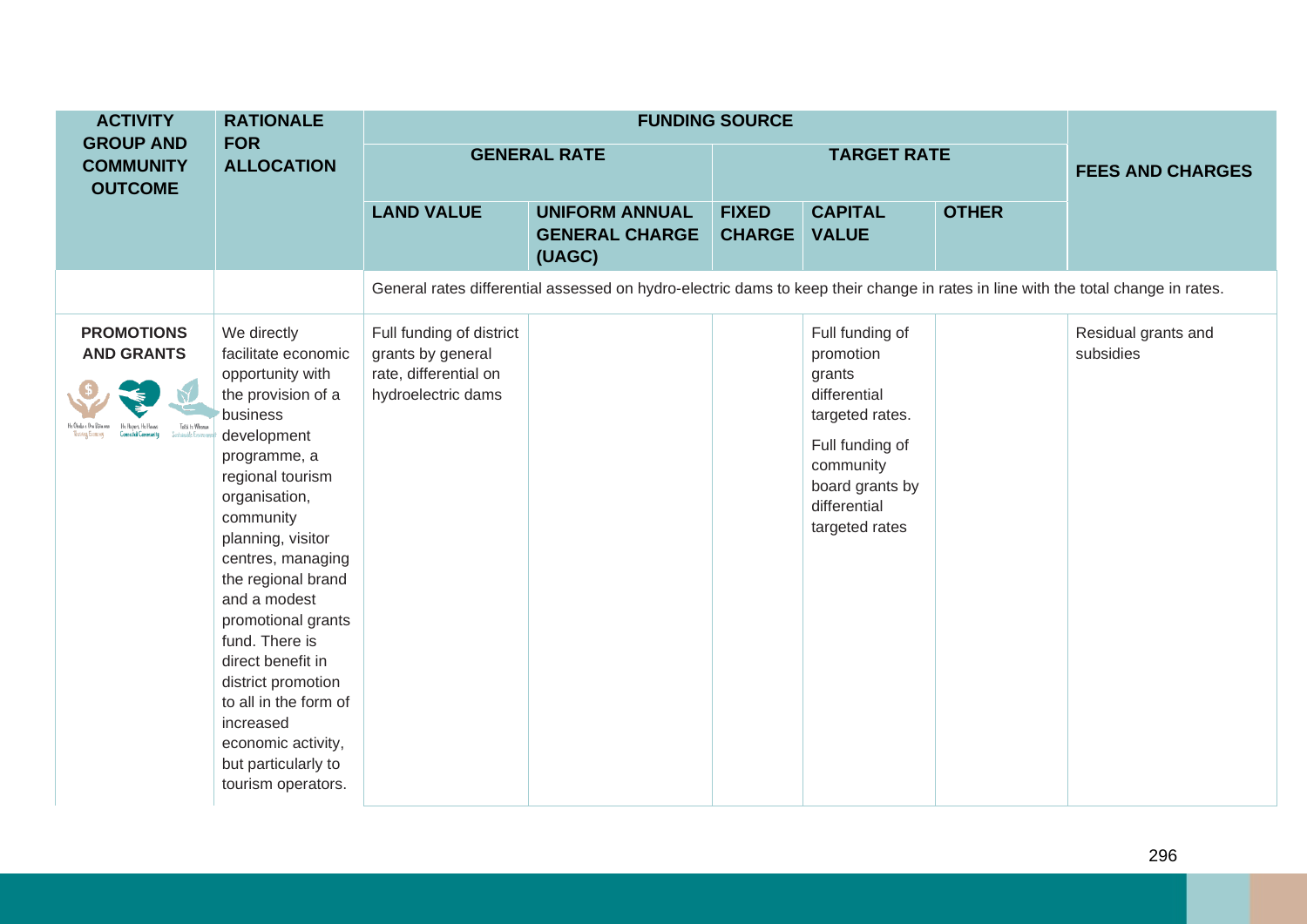| <b>ACTIVITY</b><br><b>GROUP AND</b><br><b>COMMUNITY</b><br><b>OUTCOME</b> | <b>RATIONALE</b><br><b>FOR</b><br><b>ALLOCATION</b> | <b>GENERAL RATE</b> |                                                                                                                                                                                                                                                                            | <b>FUNDING SOURCE</b><br><b>TARGET RATE</b> |                                |              | <b>FEES AND CHARGES</b>                                                                                                            |  |
|---------------------------------------------------------------------------|-----------------------------------------------------|---------------------|----------------------------------------------------------------------------------------------------------------------------------------------------------------------------------------------------------------------------------------------------------------------------|---------------------------------------------|--------------------------------|--------------|------------------------------------------------------------------------------------------------------------------------------------|--|
|                                                                           |                                                     | <b>LAND VALUE</b>   | <b>UNIFORM ANNUAL</b><br><b>GENERAL CHARGE</b><br>(UAGC)                                                                                                                                                                                                                   | <b>FIXED</b><br><b>CHARGE</b>               | <b>CAPITAL</b><br><b>VALUE</b> | <b>OTHER</b> |                                                                                                                                    |  |
|                                                                           |                                                     |                     | District grants are funded by General rates with differentials on hydro-electric dams to keep their change in rates in line with the<br>total change in rates. Promotion differentials assessed on location of the rating unit and land use: Residential 1.00, Rural 0.77, |                                             |                                |              | Commercial/Industrial 5.37, Dams and Utilities 0.69. Community Board grant differentials based on the location of the rating unit. |  |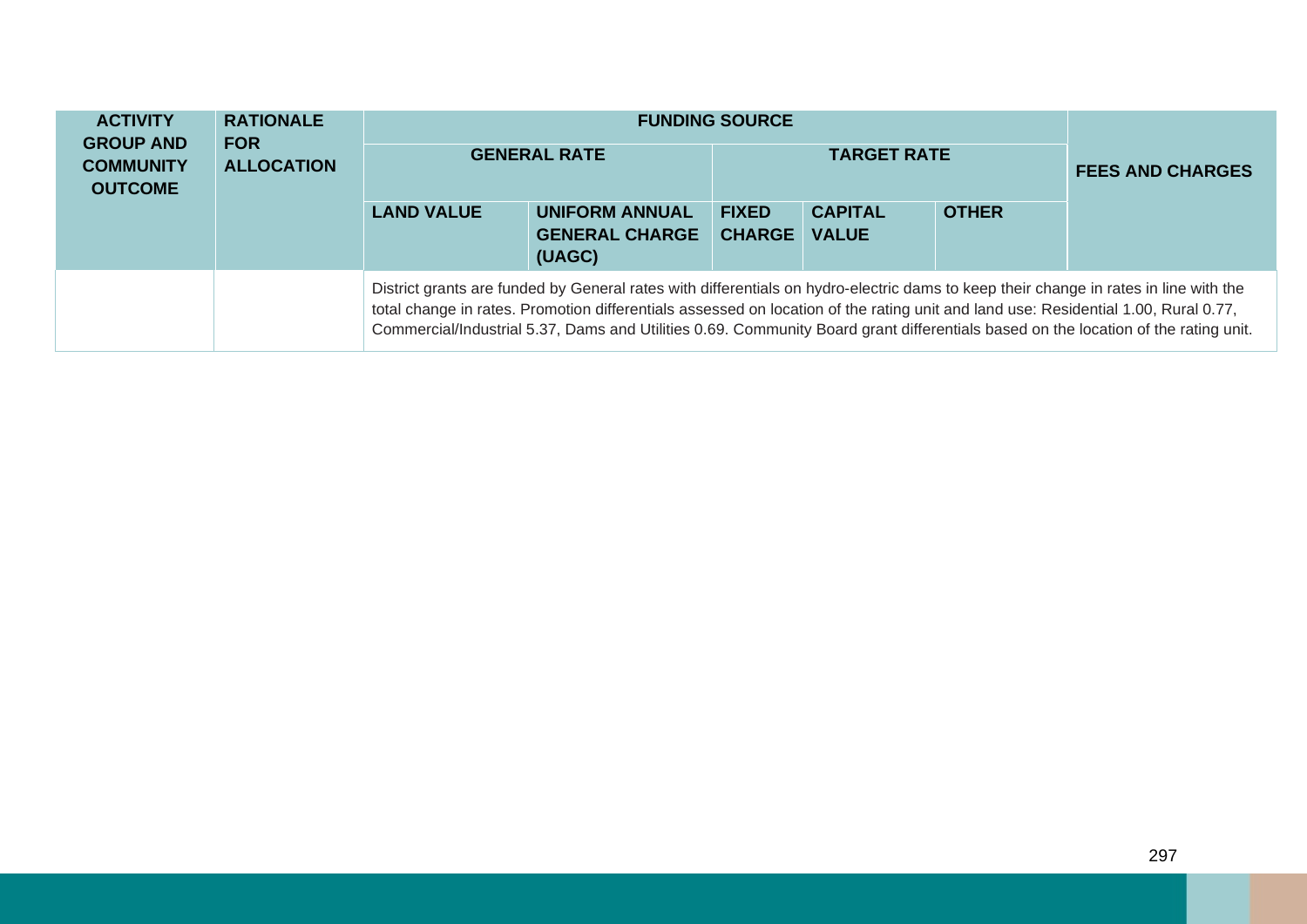| <b>ACTIVITY GROUP</b>                                    | <b>RATIONALE FOR</b>                                                                                                                                                                                                                                                                                                                                                                                                     | <b>FUNDING SOURCE</b>                                                                   |                                                                              |                                                         |                                          |              |                                   |  |
|----------------------------------------------------------|--------------------------------------------------------------------------------------------------------------------------------------------------------------------------------------------------------------------------------------------------------------------------------------------------------------------------------------------------------------------------------------------------------------------------|-----------------------------------------------------------------------------------------|------------------------------------------------------------------------------|---------------------------------------------------------|------------------------------------------|--------------|-----------------------------------|--|
| <b>AND COMMUNITY</b><br><b>OUTCOME</b>                   | <b>ALLOCATION</b>                                                                                                                                                                                                                                                                                                                                                                                                        | <b>GENERAL RATE</b>                                                                     |                                                                              |                                                         | <b>TARGET RATE</b>                       |              | <b>FEES AND</b><br><b>CHARGES</b> |  |
|                                                          |                                                                                                                                                                                                                                                                                                                                                                                                                          | <b>LAND VALUE</b>                                                                       | <b>UNIFORM</b><br><b>ANNUAL</b><br><b>GENERAL</b><br><b>CHARGE</b><br>(UAGC) | <b>FIXED CHARGE</b>                                     | <b>CAPITAL</b><br><b>VALUE</b>           | <b>OTHER</b> |                                   |  |
|                                                          |                                                                                                                                                                                                                                                                                                                                                                                                                          | <b>GOVERNANCE AND CORPORATE SERVICES</b>                                                |                                                                              |                                                         |                                          |              |                                   |  |
| <b>GOVERNANCE</b><br>Toitii te Whemia                    | While the Council and<br><b>Community Boards provide</b><br>many different services, it is the<br>governance activity that supports<br>elected members to be effective<br>and responsible decision-<br>makers. Each person has an<br>equal right to partake in the<br>democratic process of Council<br>and so benefit equally.<br><b>Community Boards represent</b><br>residents of each ward and are<br>funded as such. |                                                                                         | Full funding of<br>Councillors<br>from UAGC                                  | <b>Community Boards</b><br>targeted rate set by<br>ward |                                          |              |                                   |  |
|                                                          |                                                                                                                                                                                                                                                                                                                                                                                                                          | The targeted rate will be assessed on the basis of where the rateable land is situated. |                                                                              |                                                         |                                          |              |                                   |  |
| <b>EMERGENCY</b><br><b>MANAGEMENT</b><br>oitii te Whemia | We have the responsibility to<br>plan and provide for civil defence<br>emergency management within<br>the district. This activity is for the<br>safety of our community, as any<br>part or all of the District may be<br>affected by an emergency event.                                                                                                                                                                 |                                                                                         |                                                                              |                                                         | Full targeted<br>rate set by<br>district |              |                                   |  |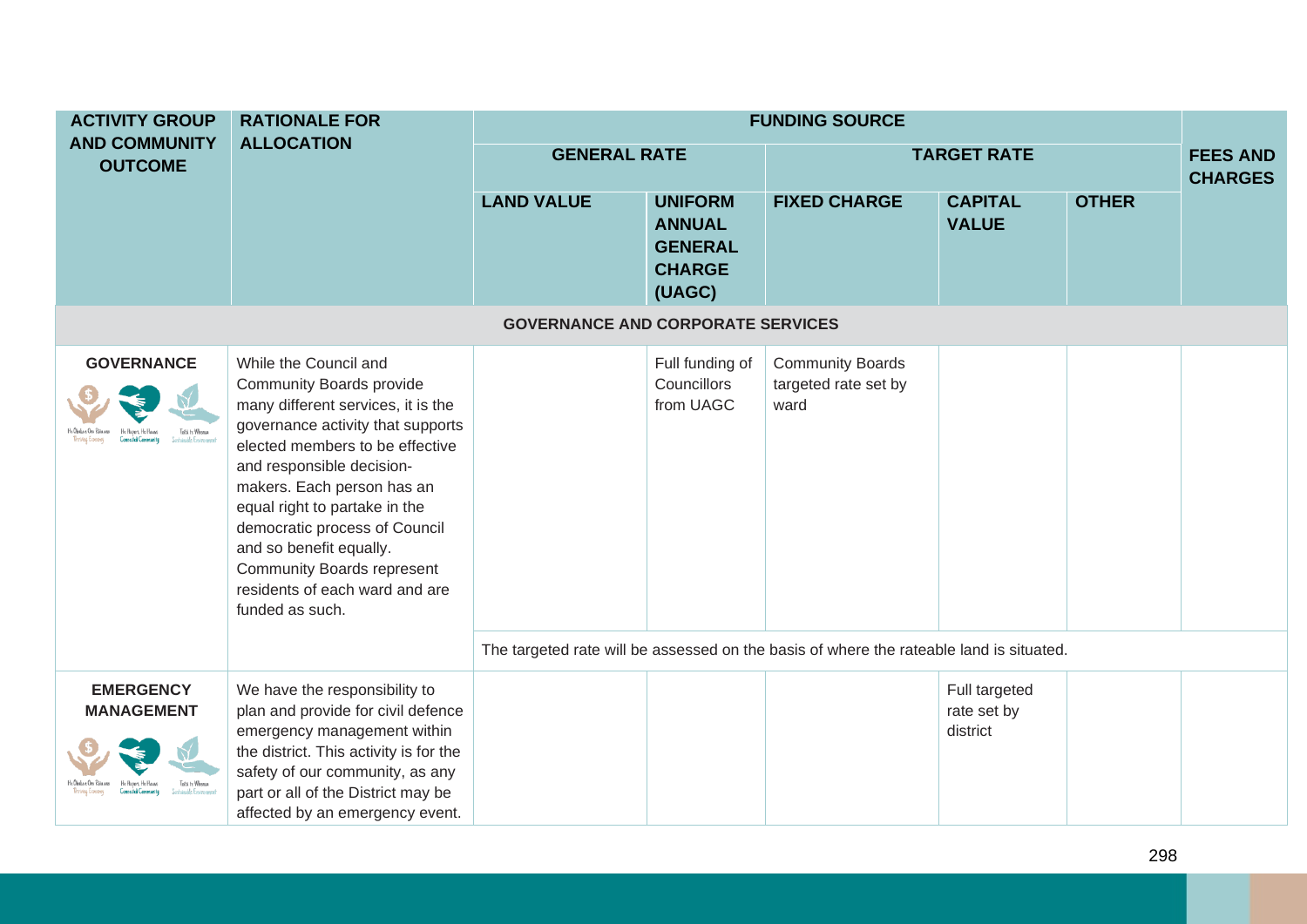| <b>ACTIVITY GROUP</b>                  | <b>RATIONALE FOR</b>                                                                                                                                                                                                                                             | <b>FUNDING SOURCE</b> |                                                                              |                     |                                |              |                                           |  |  |
|----------------------------------------|------------------------------------------------------------------------------------------------------------------------------------------------------------------------------------------------------------------------------------------------------------------|-----------------------|------------------------------------------------------------------------------|---------------------|--------------------------------|--------------|-------------------------------------------|--|--|
| <b>AND COMMUNITY</b><br><b>OUTCOME</b> | <b>ALLOCATION</b>                                                                                                                                                                                                                                                | <b>GENERAL RATE</b>   |                                                                              |                     | <b>TARGET RATE</b>             |              | <b>FEES AND</b><br><b>CHARGES</b>         |  |  |
|                                        |                                                                                                                                                                                                                                                                  | <b>LAND VALUE</b>     | <b>UNIFORM</b><br><b>ANNUAL</b><br><b>GENERAL</b><br><b>CHARGE</b><br>(UAGC) | <b>FIXED CHARGE</b> | <b>CAPITAL</b><br><b>VALUE</b> | <b>OTHER</b> |                                           |  |  |
|                                        | An emergency may be declared<br>in response to threats to life or<br>property. We fund this activity to<br>reflect the property and residents<br>we work to protect.                                                                                             |                       |                                                                              |                     |                                |              |                                           |  |  |
| <b>CORPORATE</b><br><b>SERVICES</b>    | The corporate services activities<br>provide both direct and indirect<br>support across the organisation<br>that allows Council to function<br>efficiently and effectively.<br>Residents requesting information<br>or staff time is a direct private<br>benefit. |                       |                                                                              |                     |                                |              | Staff time<br>charged and<br>user charges |  |  |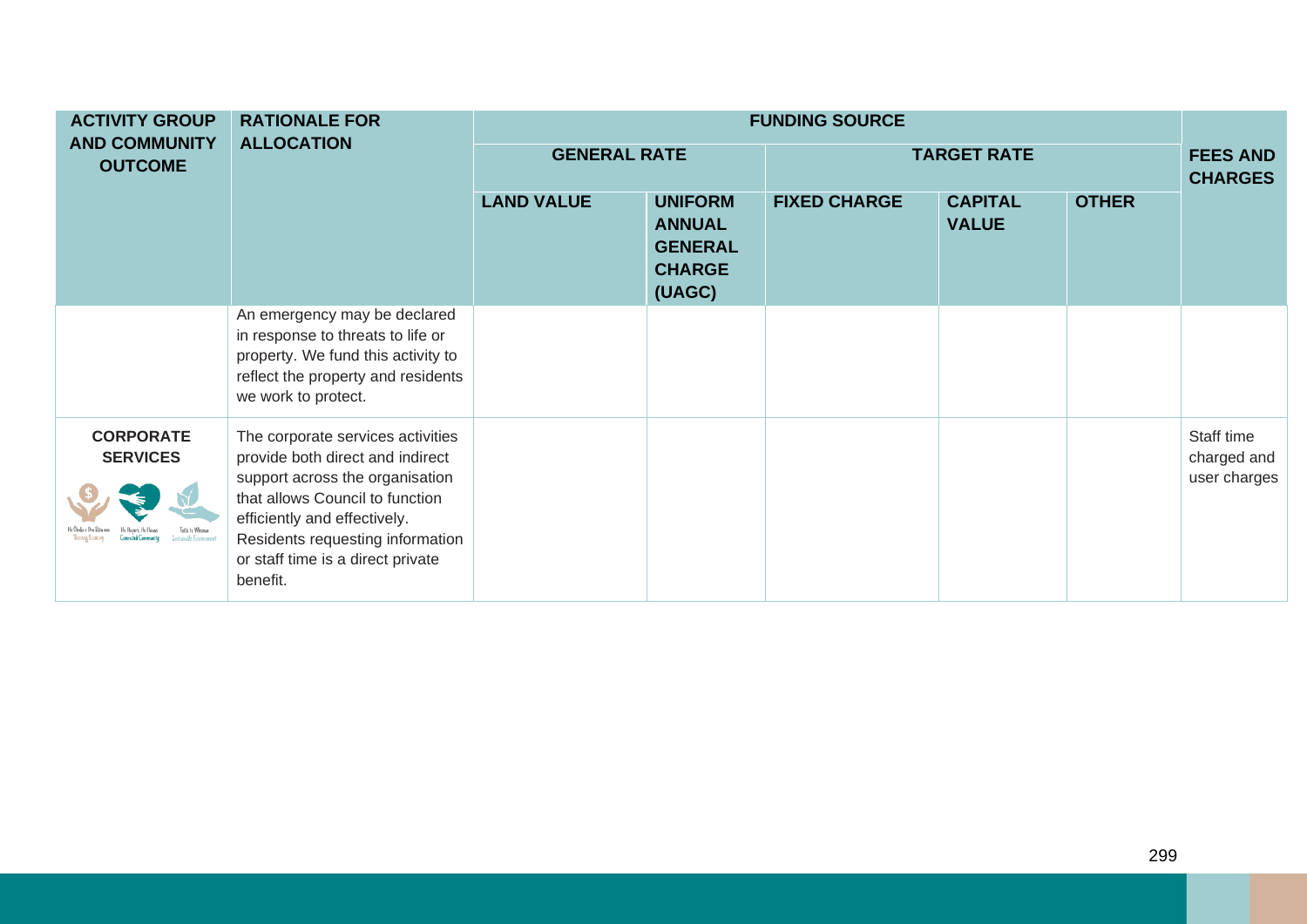## **Explanation of notations made in the table**

- 1. **Full** means that all, or almost all, of the cost of the activity is funded from that particular source. If the comment is made in the rates column it does not preclude making minor charges for the service but indicates that the charges are a negligible part of the total funding.
- 2. **Majority** means the majority of the service is funded from this source. When used in the fees and charges column it reflects the view that the services should be recovered from users but that legislation imposes some constraints which may mean that full recovery is not possible.
- 3. **Minority** means a minority of the service or activity is funded from this source. When used in the fees and charges column it reflects the view that the majority of income should be recovered from ratepayers.
- 4. **Residual** indicates that a portion of funds comes from this source. It reflects that in some circumstances there are constraints on Council charges, or that the alternative revenue source may include enforcement revenue which is imposed to achieve compliance and may not always cover the costs of enforcement
- 5. **Availability** means that the cost of having the service available is met from that funding source. For these services, Council believes that charges can be a major barrier to access for some members of the community. Revenue in these services reflects revenue from programmes, hire of the facility and added value services.
- 6. **Subsidy** means that a portion of the activity is funded from a Government subsidy. In some instances, the subsidy makes a relatively minor contribution, but in others, such as roading, the subsidy is a substantial contributor to the cost of the activity. Those subsidies are identified within the individual plan of the activity.
- 7. **Marginal** reflects that the service has a level of public benefit but also recognises that the level of the service required is influenced by the actions or inactions of others. The revenue reflects a contribution to the cost from those parties.
- 8. **Market** means that the Council attempts to set its charges at a level that is affordable for the users and competitive with similar services either within the city or outside the city. It is used where market rates are not sufficient to meet the full costs of the service. The balance is funded from rates.